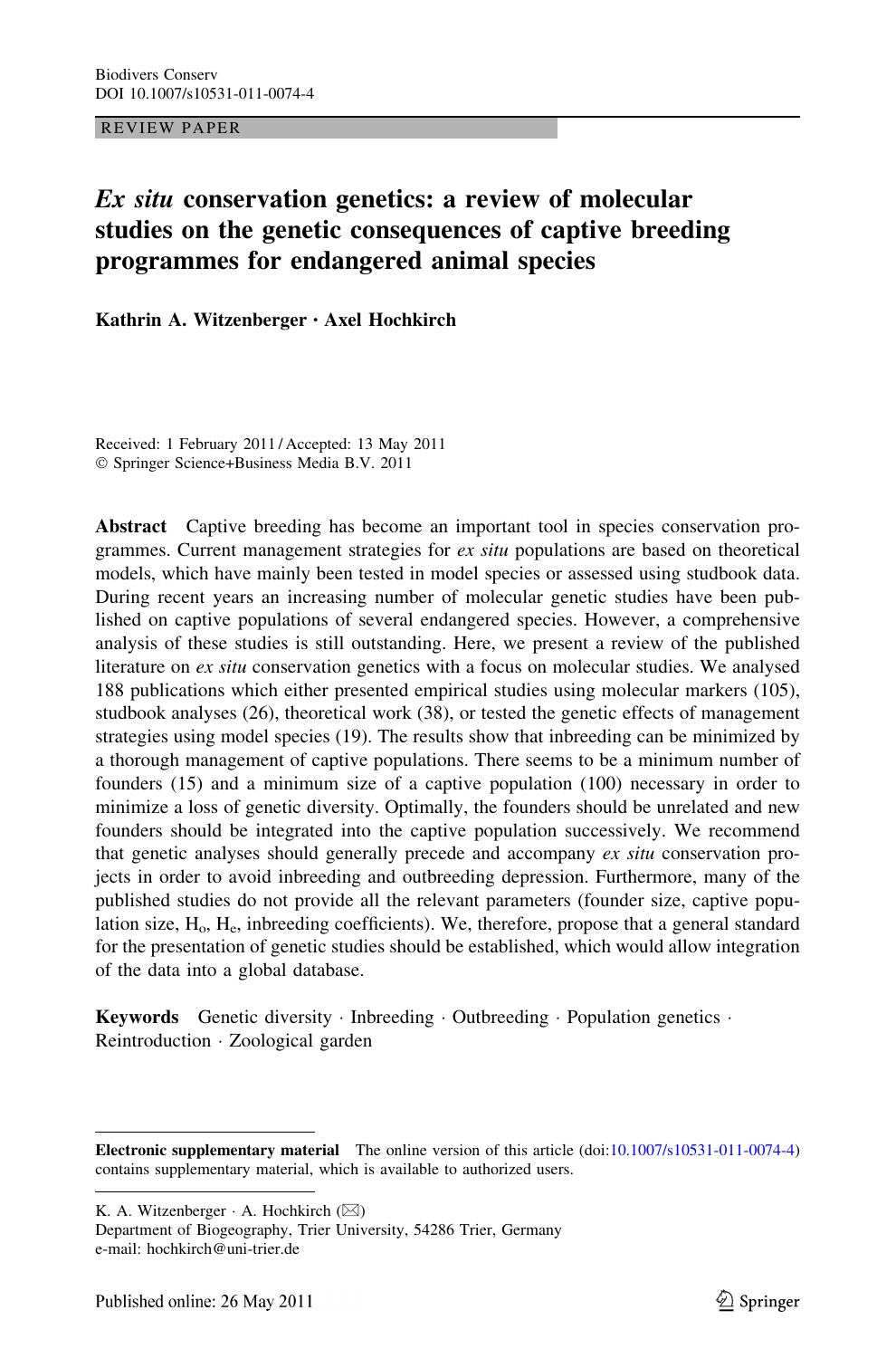# Introduction

The conservation of species is a challenging task due to the ongoing threats to biodiversity (Butchart et al. [2010](#page-15-0)). Although in situ conservation represents by far the most effective way to protect endangered species, it is evident that not all species can be efficiently preserved in their natural habitats. Consequently, the role of zoos and aquariums has changed from historical menageries that collect and exhibit exotic animals to modern institutions that actively contribute to conservation, scientific research and public education. Since the 1980s, many zoological gardens coordinate their breeding programmes in ''European Endangered Species Programmes'' (EEPs) and ''Species Survival Plans'' (SSPs). In 1993, the first World Zoo and Aquarium Conservation Strategy (WZACS) was published (WAZA [2005\)](#page-18-0). This document proposes clear goals for zoos and aquariums, including the need to support both in situ and *ex situ* conservation projects. Meanwhile, ex situ conservation programmes and reintroductions of captive bred animals have become widespread measures to protect endangered species (Fischer and Lindenmayer [2000;](#page-16-0) Storfer [1999](#page-18-0)).

A number of difficulties in captive breeding can affect the survival of a captive population and the success of a reintroduction programme. Among these known difficulties, the requirements for physical health and behavioural anomalies (e.g. stereotypy) have received much attention (Kirkwood [2003\)](#page-16-0). However, even if captive animals are healthy and show no behavioural anomalies, they may adapt genetically to their captive environment (for a review on adaptation in captive breeding programmes see Williams and Hoffman [2009](#page-18-0)). A major goal of captive breeding programmes is the preservation of maximum genetic variability within a species (Pelletier et al. [2009](#page-17-0)). For this purpose, founders need to be sampled from several populations and care must be taken that the captive population is not dominated by a small number of genetic lineages. Problems in the genetic representation might be particularly important in species where one population is readily accessible, whereas others are rare. For example, the captive population of the Jamaican yellow Boa (*Epicrates subflavus*) was founded by individuals from only one wild population even though more wild populations were available (Tzika et al. [2009](#page-18-0)). Indeed, an appropriate representation of genetic lineages is a difficult task, as the right balance between inbreeding and outbreeding must be found. Another important aspect of the genetic management of captive populations is to avoid inbreeding and a loss of genetic diversity (Ralls and Ballou [1986](#page-17-0)). Captive populations are often started with a low number of founders, either because it is difficult to collect more individuals or because there simply are no more available (Leberg and Firmin [2008](#page-17-0)). For example, the breeding programme for the Mexican wolf (Canis lupus baileyi) was started with the last obtainable seven animals (Hedrick et al. [1997](#page-16-0); Hedrick and Fredrickson [2008](#page-16-0)). This low number of founders increases the risk that deleterious alleles become homozygous and lead to inbreeding depression. The origin and genetic relationships of founders are also often insufficiently known, particularly if confiscated individuals are included in a captive population. Although inbred individuals could be outcrossed rapidly (Hedrick [2005\)](#page-16-0), it is often difficult to obtain new founders from wild populations, especially in the case of endangered species.

Captive breeding programmes should aim at the creation and conservation of healthy, self-sustaining captive populations that resemble their wild counterparts as closely as possible both in behaviour and genetics (Frankham [2008](#page-16-0); Robert [2009](#page-17-0); Goncalves da Silva et al. [2010;](#page-16-0) Ralls and Ballou [1986](#page-17-0)). By taking heed of this, managers can serve two needs: (1) conserving an endangered species in captivity, and (2) creating a captive stock that is suitable as a source for future reintroduction programmes. Inbreeding and the loss of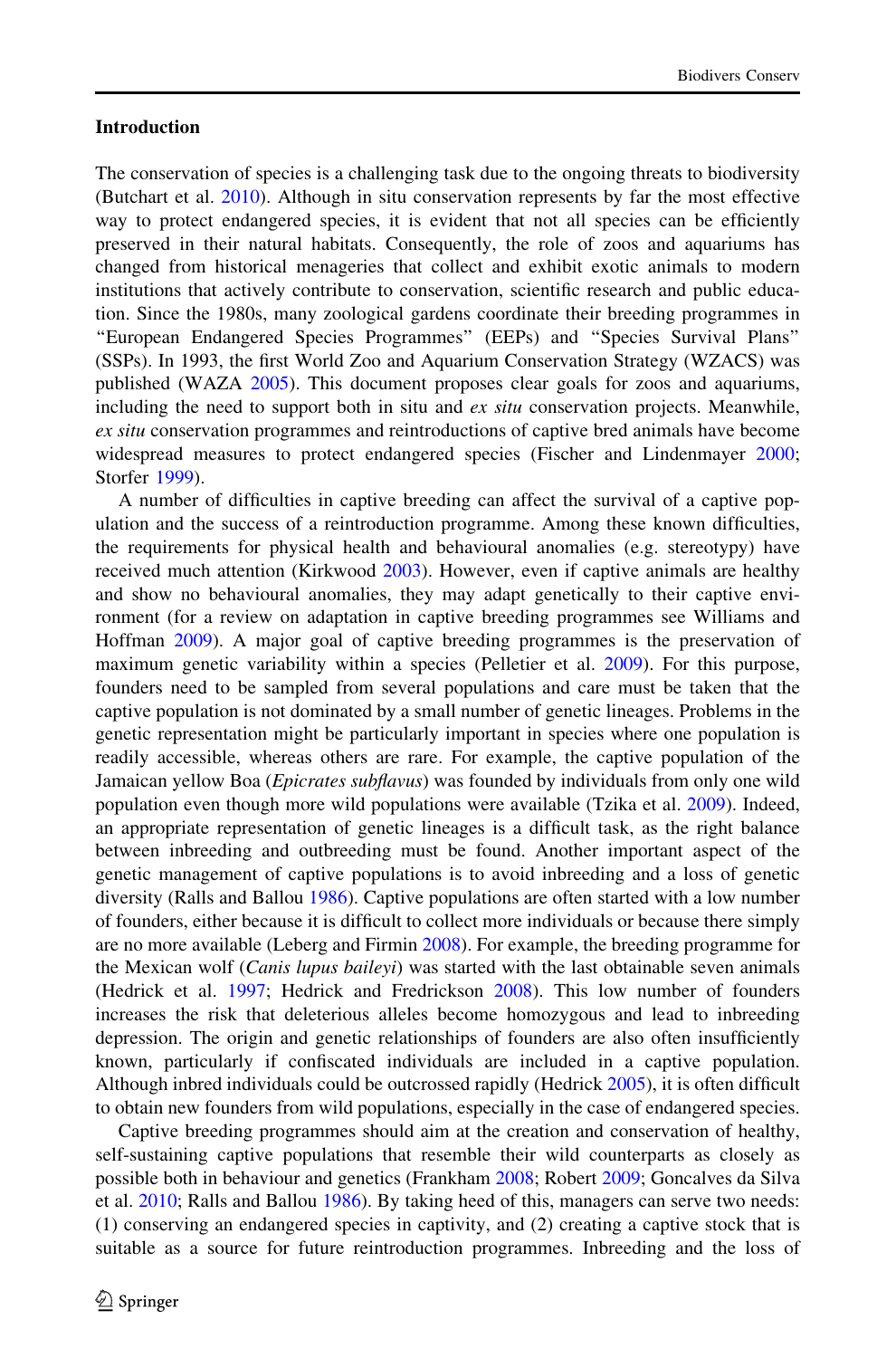genetic diversity has been recognized as a major problem in ex situ conservation since the 1970s (Ralls et al. [1979;](#page-17-0) Bouman [1977\)](#page-15-0), which has led to the implementation of captive breeding schemes (Pelletier et al. [2009\)](#page-17-0). Traditionally, the genetic management of endangered species in zoological gardens is based on studbook data only, which is useful for the analysis of inbreeding effects (Ralls and Ballou [1986\)](#page-17-0) and for quantitative genetic research (Pelletier et al. [2009\)](#page-17-0). However, the calculations for inbreeding coefficients in studbooks are based on the assumption that founders are unrelated and non-inbred  $(mk = 0)$  and that individuals of unknown origin have a high level of relatedness  $(mk = 0.5)$ , which may substantially influence the results of such analyses (Ruiz-Lopez et al. [2009](#page-17-0); Goncalves da Silva et al. [2010\)](#page-16-0). A recent review analysed the pedigree data of 119 zoo populations to assess the effects of inbreeding on these populations (Boakes et al. [2007\)](#page-15-0). This analysis showed, that inbreeding depression is a common phenomenon in zoo populations. However, without genetic analyses it is not possible to assess the accuracy of studbook data (Boakes et al. [2007](#page-15-0)). Pedigree data has been shown to be erroneous in several captive populations (e.g. Przewalski's horses (Bowling et al. [2003\)](#page-15-0); Waldrapp ibises (Signer et al. [1994](#page-18-0)); Arabian oryx (Marshall et al. [1999\)](#page-17-0)). Molecular genetic analyses can provide much more realistic insights into the relationships within captive populations and their population genetic structure. During recent decades, the availability of highly polymorphic genetic marker systems, particularly microsatellites, has led to an increasing number of studies on the genetic structure of captive stocks.

The present review covers the published results of molecular studies on  $ex$  situ conservation programmes with a focus on the population genetics of endangered species. Our aim was to synthesize, how breeding programmes influence genetic diversity and inbreeding in captive populations. We were particularly interested to see how population size or founder size influences the genetic structure of captive populations. Also, we propose guidelines for the establishment of captive populations and for the presentation of genetic evaluations of captive breeding programmes. As the problem of management units (MU) has already been reviewed elsewhere (de Guia and Saitoh [2007](#page-16-0); Fraser and Bernatchez [2001\)](#page-16-0), the problem of hybridization, outbreeding and defining MUs is not discussed here in depth. Fitness related effects of inbreeding (inbreeding depression) which have been reviewed before (e.g. Keller and Waller [2002;](#page-16-0) Boakes et al. [2007;](#page-15-0) Armbruster and Reed [2005](#page-15-0)) are not analysed here either. Another important problem (adaptation to captivity) is not covered here in detail, as this has rarely been studied in zoo species (but see Williams and Hoffman [2009](#page-18-0); Gilligan and Frankham [2003;](#page-16-0) Frankham [2008\)](#page-16-0).

## Methods

#### Literature search

We conducted an extensive search through the available literature cited by ISI using two databases (''Web of Science'' and ''Zoological Record''). The term combination used in our search was: "TS = (genetic OR microsatellite\* OR allozym\* OR SNP\*) AND  $TS = (inbreed* OR outbreed* OR hybrid* OR heterozyg*) AND TS = (captiv* OR zo$ OR ex situ OR breed\* OR purg\*) AND TS = (conserve\* OR endang\* OR threat\*)". Relevant references in the articles found by this search were also included, as well as papers citing these articles. Although it was certainly not possible to cover all published studies in this search (particularly not grey literature such as minor zoo journals or reports),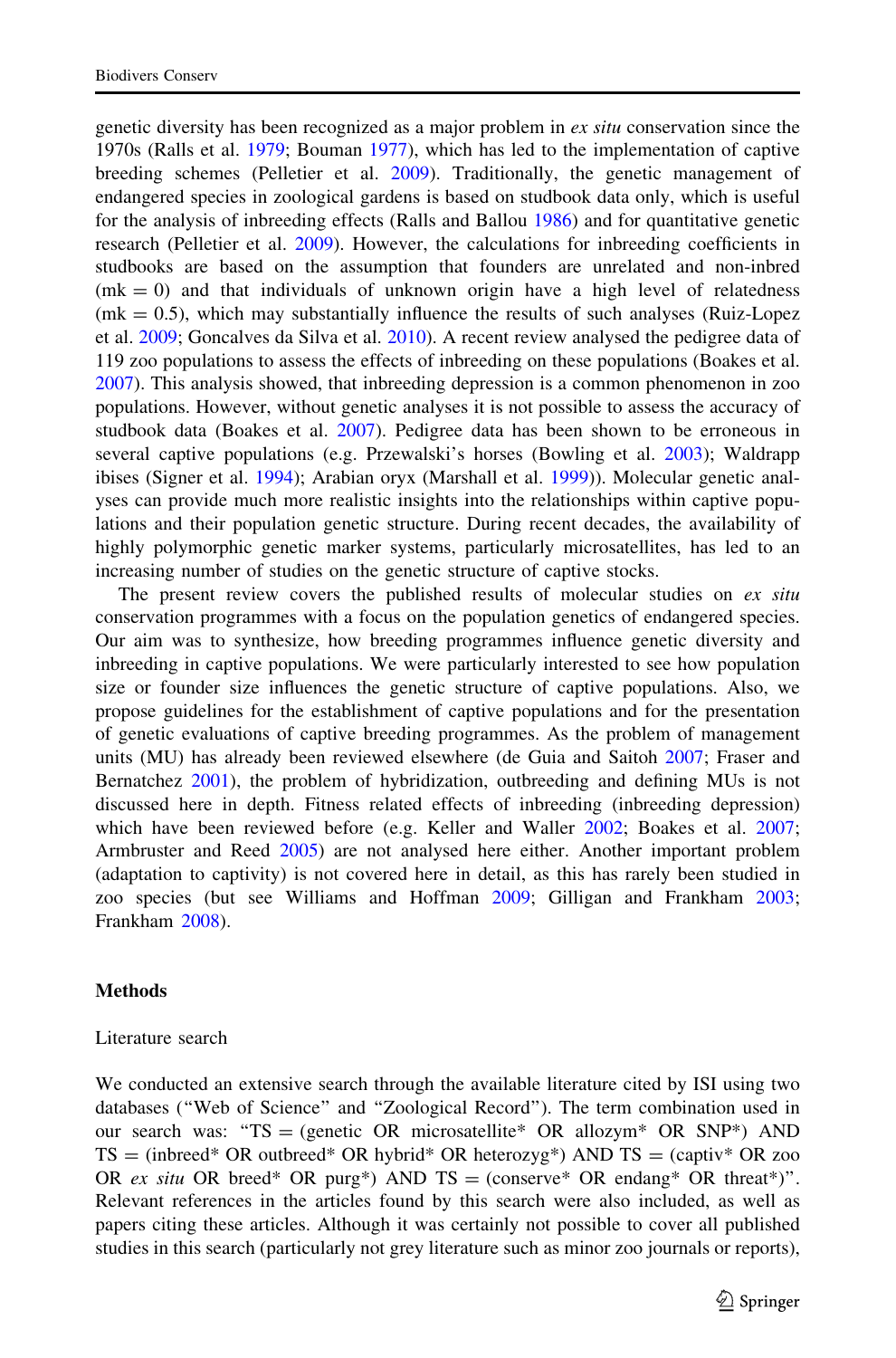it is likely that the majority of relevant articles have been incorporated. We included all studies published by December 2010.

# Inclusion/exclusion criteria

The criteria for considering a study for this review were the following: (1) The study should deal with a zoo population or captive breeding programme with conservation as its purpose. (2) The study must involve an endangered species and not a domestic breed or game species. (Studies on non-endangered species were considered in the text, if the species served as a model for captive breeding and species conservation or if it was used in experiments on population genetic modelling.) (3) Fish species were only considered if the species was endangered but not used commercially. (4) Studies dealing with reintroduction were considered if captive bred individuals were used. Among the included studies we distinguished between the categories: (a) theoretical work and reviews, (b) studies investigating the genetic information via calculated data from the studbook or reporting inbreeding effects from a captive breeding population, and (c) studies analysing genetic diversity with molecular markers. Based on these criteria we found a total of 188 relevant studies (see supplementary file), 105 of which were presenting molecular genetic data. More than half of the studies used microsatellites ( $n = 58$ ), we focused on these studies to uncover the effects of captive breeding on genetic diversity. The remaining molecular studies used other marker systems (mtDNA, allozymes, AFLPs, RFLPs, RAPDs, ISSRs, karyotype analyses, MHC) and were, therefore, not comparable with microsatellite data.

# Variables coded from each study

The information obtained from molecular studies (category c) was entered into a database (Table [1](#page-4-0)). However, as different molecular methods cannot be compared directly, we decided only to analyse studies using microsatellites ( $n = 58$ ). If studies included multiple subspecies or samples from captive, wild and reintroduced populations (see variable ''population status''), all the sampled populations were recorded separately. Where possible the data derived from founders of a captive population was also recorded separately. Studies with mixed samples that were not separately analysed by the authors were excluded.

# Data analysis

As most studies did not provide all the parameters needed for our analysis, we extracted different data sets for each parameter  $(F_{IS}, H_o, H_e)$ . For studies that analysed both captive and wild populations, we performed ANOVAs to test for differences in  $H_e$ ,  $F_{IS}$  and the number of alleles. In order to test for correlations between the number of founders or the size of the captive population with observed  $(H_0, n = 48$  studies) and expected heterozygosities ( $H_e$ ,  $n = 54$ ), we performed linear regression analyses. The numbers of individuals were log-transformed prior to the analysis to improve homogeneity of variances. Since the taxa may differ substantially in their effective population sizes, it would be expected that ''taxon'' will also affect the data. Therefore, we also performed an ANCOVA with "taxon" and log N<sub>captive</sub>/log N<sub>founders</sub> as explanatory variables. Based upon the regression analysis, we sought to determine  $N_{\text{founders}}$  and  $N_{\text{capture}}$  necessary to maintain high genetic variability  $(H_e)$ . To obtain a desirable value for  $H_e$  in captive populations, we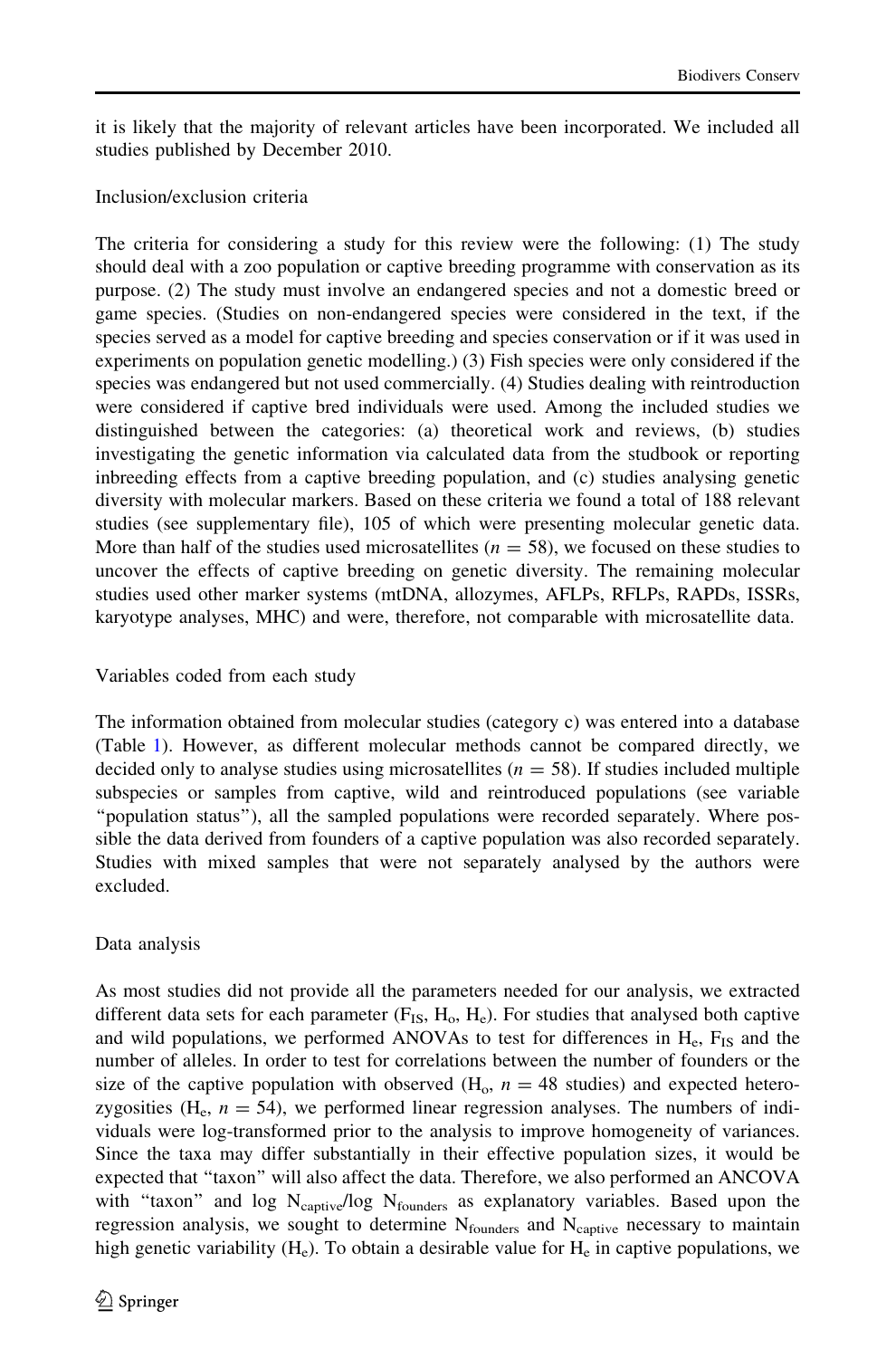| Variable             | Meaning                                                                                                                                                                                               |  |  |  |  |
|----------------------|-------------------------------------------------------------------------------------------------------------------------------------------------------------------------------------------------------|--|--|--|--|
| <b>Species</b>       | Species or subspecies studied                                                                                                                                                                         |  |  |  |  |
| Population status    | This variable explains whether the population was captive, founders of a captive<br>population, wild, reintroduced or reintroduced using a captive source population<br>("reintroduced from captive") |  |  |  |  |
| <i>n</i> captive pop | Number of individuals in the captive population                                                                                                                                                       |  |  |  |  |
| <i>n</i> founders    | Number of founders for the captive population                                                                                                                                                         |  |  |  |  |
| n wild               | Number of individuals in the wild at the time the study was performed                                                                                                                                 |  |  |  |  |
| $n$ sampled          | Number of individuals sampled for genetic analysis                                                                                                                                                    |  |  |  |  |
| Marker               | Molecular marker used                                                                                                                                                                                 |  |  |  |  |
| n loci               | Number of analysed loci                                                                                                                                                                               |  |  |  |  |
| $H_{\alpha}$         | Expected heterozygosity                                                                                                                                                                               |  |  |  |  |
| $H_{o}$              | Observed heterozygosity                                                                                                                                                                               |  |  |  |  |
| $F_{IS}$ cal         | Inbreeding coefficient calculated from studbook data                                                                                                                                                  |  |  |  |  |
| $F_{IS}$ gen         | Inbreeding coefficient from genetic analysis                                                                                                                                                          |  |  |  |  |
| $n$ alleles          | Average number of alleles per locus                                                                                                                                                                   |  |  |  |  |

<span id="page-4-0"></span>Table 1 Information recorded from each study on the genetic diversity of a captive population using molecular markers

used the mean  $H<sub>e</sub>$  found in the corresponding wild populations reviewed in this study  $(n = 29)$ . Theory predicts a clear relationship between the number of contributing founders and the loss of genetic diversity in breeding programmes (Frankham et al. [2010\)](#page-16-0). However, it is difficult to compare these theoretical values directly with empirical data, because (1) the number of generations in captivity is usually not given and (2) the number of founders are generally census population sizes  $(N_c)$  and not effective population sizes  $(N_e)$ . The statistical tests were carried out in R 2.10.0 (R Development Core Team [2009](#page-17-0)).

## **Results**

## Study characteristics

Most of the surveyed studies (70%) dealt with specific breeding programmes for endangered species. Some articles contained theoretical considerations on inbreeding and the effect of captive breeding on genetic diversity or disease risks (20%). Others focused on developing optimal management strategies or the influence of captive breeding on the survival of reintroduced populations using model species (10%). The studies dealing with specific breeding programmes showed a marked bias in research efforts (and possibly also a publication bias) towards certain taxa (Fig. [1\)](#page-5-0). Most of them studied carnivores, ungulates (including elephants) or birds (25, 26 and 19%, respectively), but there were also a few on primates (9%) and reptiles (9%). Studies on small mammals, marsupials and fish species were scarce (2, 6 and 2%, respectively). There were only two studies on endangered amphibian species (Kraaijeveld-Smit et al. [2006](#page-17-0); Beauclerc et al. [2010](#page-15-0)) and none at all on endangered invertebrates. These results mirror the well-known bias towards charismatic vertebrates in conservation, research and publication policy (Artacho [2006](#page-15-0); Maslin [2006;](#page-17-0) Gippoliti and Amori [2007](#page-16-0)). Most studies considered only one species or subspecies (90%). About 70% analysed only captive individuals, whereas 30% compared a captive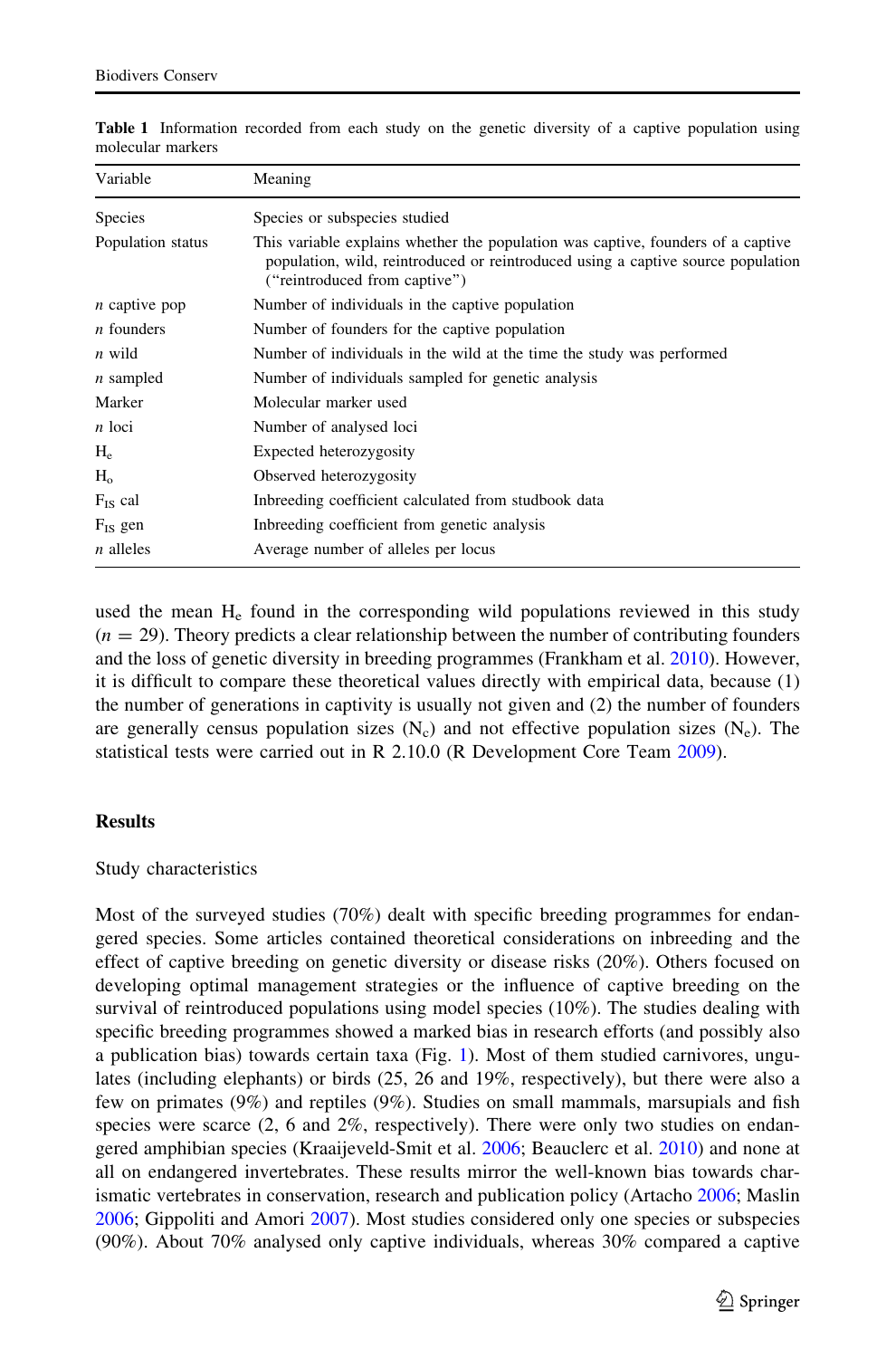<span id="page-5-0"></span>

population with either a natural wild population or reintroduced populations (or both). Only few species or populations (like the Mexican wolf or the black-footed ferret) were reassessed some years later.

The year of publication ranged from 1979 to 2010, but most of the research ( $\sim 60\%$ ) was carried out during the last decade (Fig. [2](#page-6-0)). Studbook analyses were performed throughout the whole period (sometimes in combination with genetic data), but many of them were labelled as ''genetic analysis''. Genetic studies using molecular markers already started in the late 1980s, but most were carried out after 2000. There is a clear temporal trend in the use of different molecular marker systems (Fig. [2](#page-6-0)). DNA fingerprinting and allozymes were mainly used during the 1990s. AFLPs were mainly used for fishes (but altogether not very often), mtDNA was applied rarely (due to its limited usefulness for population genetics) but throughout the whole period. Microsatellites were first applied in the mid 1990s and have now become the most frequently used marker system (52% of all the studies used microsatellites). Only 16 out of 105 studies combined different marker systems, mostly mtDNA and microsatellites.

Many studies presented some relevant basic data on the species or population studied, but unfortunately the quality of this information differed substantially. The data often included the size of captive and wild populations or the number of founders for captive or reintroduced populations, but no study provided all of this information and the given data was usually only for a captive subpopulation. The expected and observed heterozygosities  $(H<sub>e</sub>$  and  $H<sub>o</sub>$ ) were given in 90 and 79% of the studies, respectively, but only 67% gave both measures. Despite the fact that most statistical programmes used for population genetic analysis almost automatically calculate a genetic inbreeding coefficient  $(F_{IS})$ , and although it presents important information for an  $ex$  situ-conservation project, only 38% of the studies mentioned this measure. For 15 studies, we calculated  $F_{IS}$  values from the infor-mation on H<sub>e</sub> and H<sub>o</sub> according to Wright [\(1931](#page-18-0)):  $F_{IS} = (H_e - H_o)/H_e$ . An inbreeding coefficient calculated from studbook data was documented only in 18% of the studies. There were only three studies reporting a significant correlation between relatedness derived from studbook data (f) and the inbreeding coefficient  $(F_{IS})$  (Nielsen et al. [2007;](#page-17-0) Ruiz-Lopez et al.  $2009$ ) or observed heterozygosity  $(H<sub>o</sub>)$  (Ellegren [1999](#page-16-0)). Only four studies calculated the effective population size  $(N_e)$  of the captive population.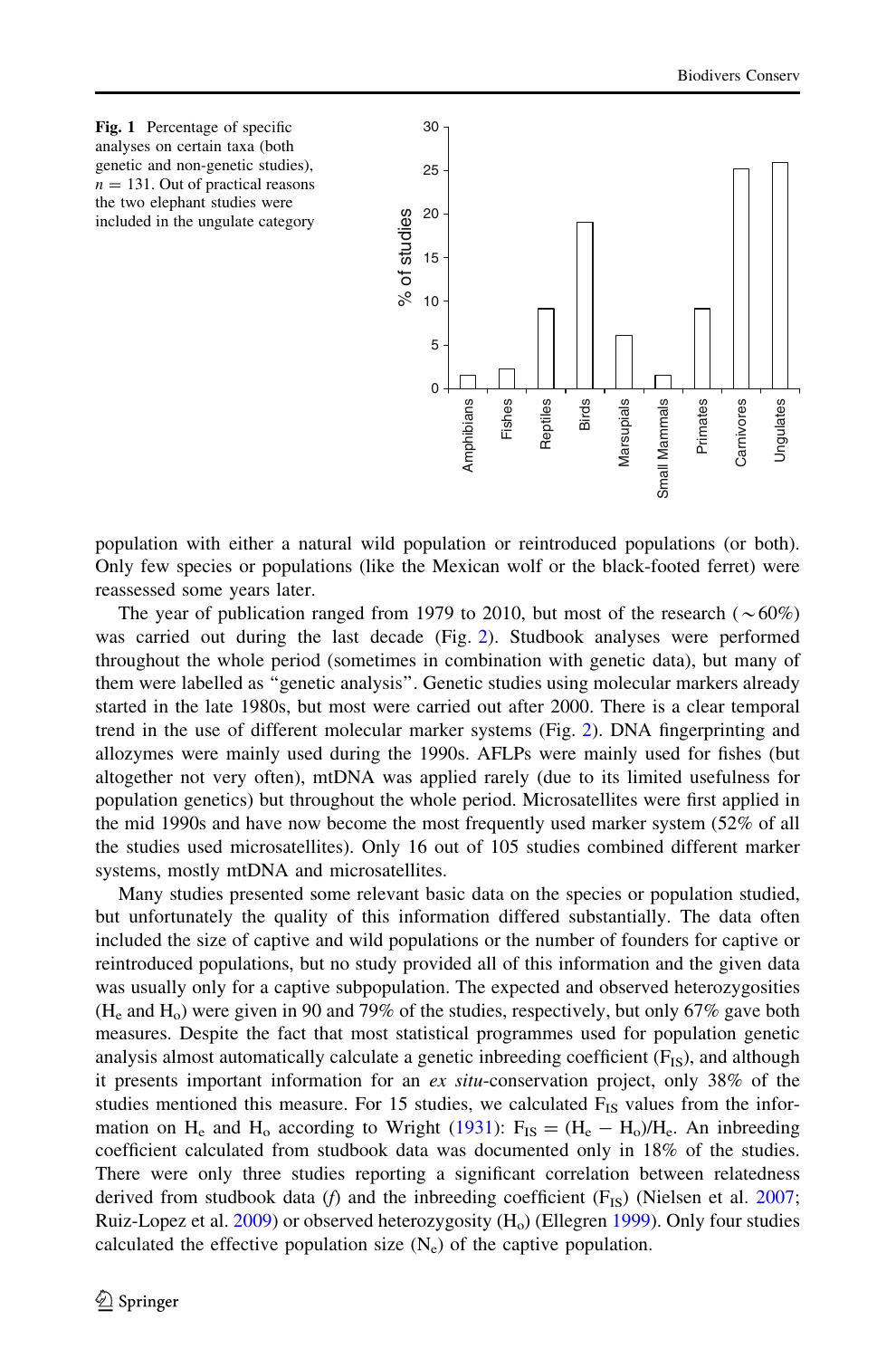<span id="page-6-0"></span>

Fig. 2 Cumulative number of studies using certain molecular markers since 1986. Only the five most frequently used methods have been considered

Temporal trends in genetic diversity and comparisons with wild populations

Six studies tested the temporal course of the genetic structure of captive populations. This was done by comparing recent samples with the founders or historical samples from museum specimens ( $n = 4$ ) or by reassessing the population after some years ( $n = 1$ ). One study (Kraaijeveld-Smit et al. [2006](#page-17-0)) compared the genetic diversity of the founders with the genetic diversity found in short-term and long-term captive populations. The results from these comparisons were mixed, but the data indicated that long-term captive breeding leads to a loss in expected heterozygosity and the number of alleles. When captive populations were compared with wild populations (18 studies including 33 captive and 29 wild populations), the mean difference in  $H_e$ ,  $F_{IS}$  and number of alleles was not significant (ANOVAs,  $P > 0.1$ , H<sub>e wild</sub> =  $0.6 \pm 0.02$ ; H<sub>e captive</sub> =  $0.57 \pm 0.02$ ; F<sub>IS wild</sub> =  $0.05 \pm 0.05$ 0.02; F<sub>IS captive</sub> = 0.04  $\pm$  0.02; n alleles<sub>wild</sub> = 4.71  $\pm$  0.25 n alleles<sub>captive</sub> = 4.14  $\pm$  0.23). However, there was some variation in the responses of these three genetic parameters to captivity (Table [2](#page-7-0)). Twenty-four studies tested for differences between  $H_0$  and  $H_e$  in captive populations, nine of which (37.5%) were significant. Except for one, in all of these cases  $H<sub>o</sub>$  was lower than expected (arithmetic mean: 0.036).

Correlations of population size or number of founders with  $H_e$ ,  $H_o$  and  $F_{IS}$ 

Our analysis revealed a strong correlation with  $H<sub>e</sub>$  of both captive population size and the number of founders. The expected heterozygosity was positively correlated with the log number of founders  $(r^2 = 0.28, P < 0.001$ ; Fig. [3a](#page-8-0)) and also with the log size of the captive population ( $r^2 = 0.20$ ,  $P = 0.013$  $P = 0.013$ ; Fig. 3b). A similar pattern was observed for H<sub>o</sub> (correlation with log N<sub>founders</sub>:  $r^2 = 0.19$ ,  $P = 0.011$ ). The correlation between H<sub>o</sub> and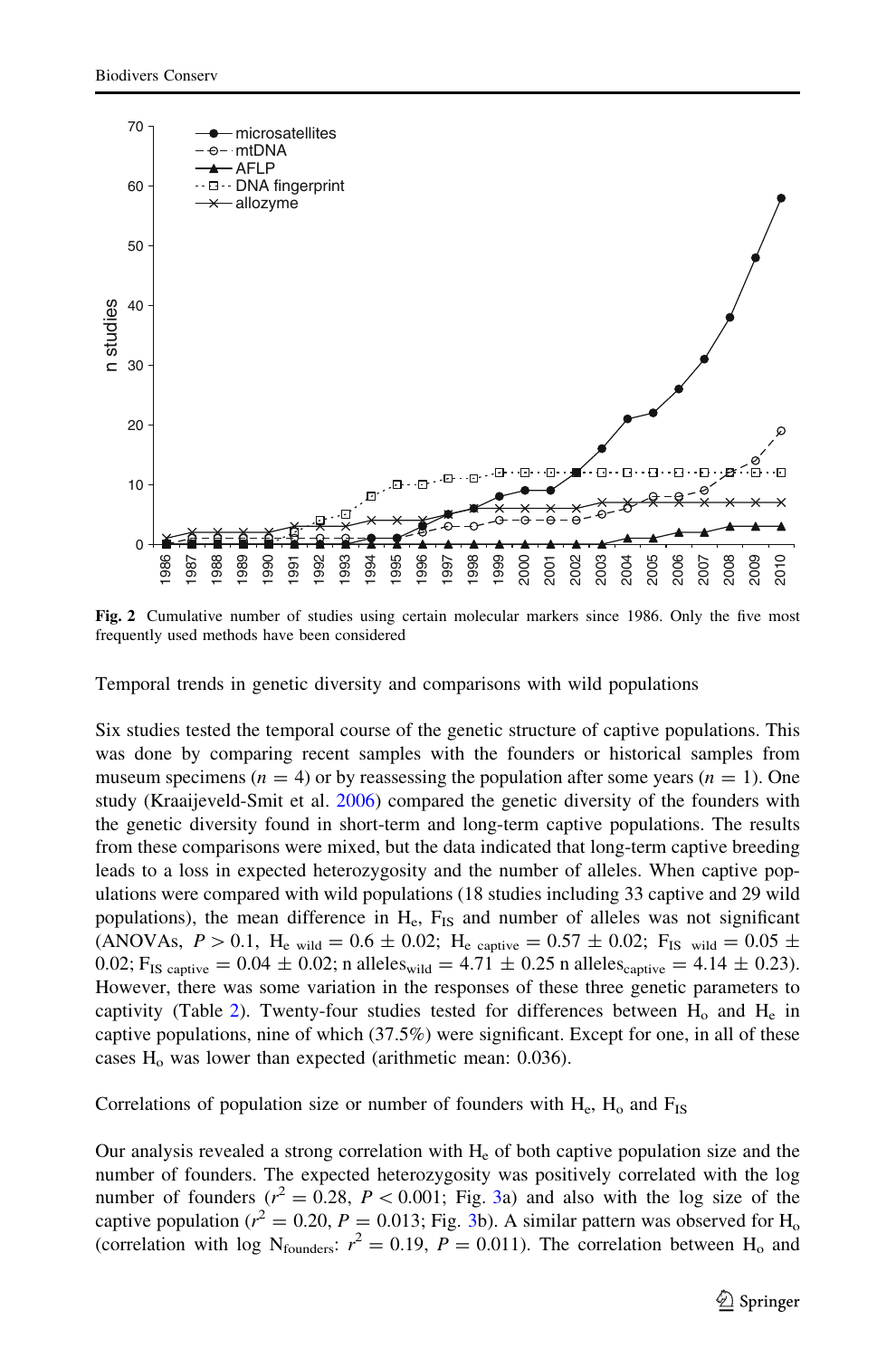| Species<br>group | Species                       | Effect of captive breeding on |             |                          |                                                 |
|------------------|-------------------------------|-------------------------------|-------------|--------------------------|-------------------------------------------------|
|                  |                               | $H_e$                         | $n$ alleles | $F_{IS}$                 | References                                      |
| Amphibian        | Alytes muletensis             | Negative                      | Negative    |                          | Kraaijeveld-Smit et al.<br>(2006)               |
| Amphibian        | Peltophryne lemur             | Neutral                       | Neutral     | Neutral                  | Beauclerc et al. (2010)                         |
| <b>Bird</b>      | Falco naumanni                | Neutral                       | Neutral     | Neutral                  | Alcaide et al. $(2010)$                         |
| Bird             | Falco peregrinus              | Neutral                       | Neutral     | Neutral                  | Jacobsen et al. (2008)                          |
| <b>Bird</b>      | Gypaetus barbatus             | Positive                      | Positive    | Positive                 | Gautschi et al. (2003)                          |
| <b>Bird</b>      | Gyps fulvus                   | Neutral                       | Neutral     | Negative                 | Le Gouar et al. $(2008)$                        |
| Carnivore        | Canis lupus                   | Neutral                       | Neutral     |                          | Ellegren et al. $(1996)$ ;<br>Ellegren $(1999)$ |
| Carnivore        | Ailuropoda<br>melanoleuca     | Negative                      | Neutral     | Positive                 | Shen et al. (2009)                              |
| Carnivore        | Canis lupus signatus          | Neutral                       | Neutral     | Negative                 | Ramirez et al. (2006)                           |
| Carnivore        | Mustela nigripes              | Positive                      | Neutral     | Negative                 | Wisely et al. $(2003)$                          |
| Chiroptera       | Pteropus rodricensis          | Negative                      | Negative    | Positive                 | O'Brien et al. $(2007)$                         |
| Marsupial        | Onychogalea fraenata          | Negative                      | Negative    | Neutral                  | Sigg(2006)                                      |
| Marsupial        | Perameles bougainville        | Positive                      | Positive    |                          | Smith and Hughes (2008)                         |
| Marsupial        | Macrotis lagotis              | Negative                      | Negative    | $\overline{\phantom{0}}$ | Smith et al. (2009)                             |
| Reptile          | Alligator<br>mississippiensis | Positive                      | Positive    | Negative                 | Glenn et al. (1998)                             |
| Reptile          | Epicrates subflavus           | Negative                      | Negative    |                          | Tzika et al. (2009)                             |
| Ungulate         | Capra ibex (ibex)             | Neutral                       | Negative    | Neutral                  | Maudet et al. $(2002)$                          |
| Ungulate         | Tapirus bairdii               | Positive                      | Positive    | Neutral                  | Norton and Ashley (2004)                        |

<span id="page-7-0"></span>Table 2 Effects of captive breeding on genetic diversity compared to wild populations

log N<sub>captive</sub> was not significant ( $r^2 = 0.08$ ,  $P = 0.12$ ). If the highest values of N<sub>captive</sub> and  $N_{\text{founders}}$  are deleted, the correlation even improves. No significant effect of the variable "taxon" was detected (ANCOVA,  $F_{8,30} = 0.55$ ,  $P = 0.81$ ).

One aim of captive breeding programmes is to maintain 90% of the natural genetic diversity for 100 years (Frankham et al. [2010](#page-16-0)). It is evident that microsatellite loci differ in their variability and taxa also may differ in their natural genetic diversity. Hence, it is rather difficult to obtain a standardized threshold value for H<sub>e</sub>, which should be reached in captive breeding programmes. Based upon the mean  $H_e$  of 0.60 ( $\pm$ 0.02 SE) for wild populations calculated above, a desirable 90% threshold would be  $H_e = 0.54$ . Our analysis shows that captive populations with  $N_{\text{founders}} > 15$  consistently exceed this threshold. For N<sub>captive</sub> this value was 100 individuals. There were only isolated cases in which a higher number of founders (Perameles bougainville: Smith and Hughes [2008\)](#page-18-0) or captive individuals (Alligator sinensis: Xu et al. [2005](#page-18-0); Oryx leucoryx: Marshall and Spalton [2000](#page-17-0)) failed to reach these values.  $F_{IS} > 0.2$  also only occurred in populations with less than 15 founders or 100 captive individuals. Due to the logarithmic relation between  $H<sub>e</sub>$  and N the addition of single individuals has a strong impact when the number of founders (or captive individuals) is still low. With increasing N the impact of each individual substantially decreases. For example, an addition of one individual to  $N_{\text{founders}} = 2$  increases  $H_e$  by 2.7%, whereas it is only 0.33% for  $N_{\text{founders}} = 20$ .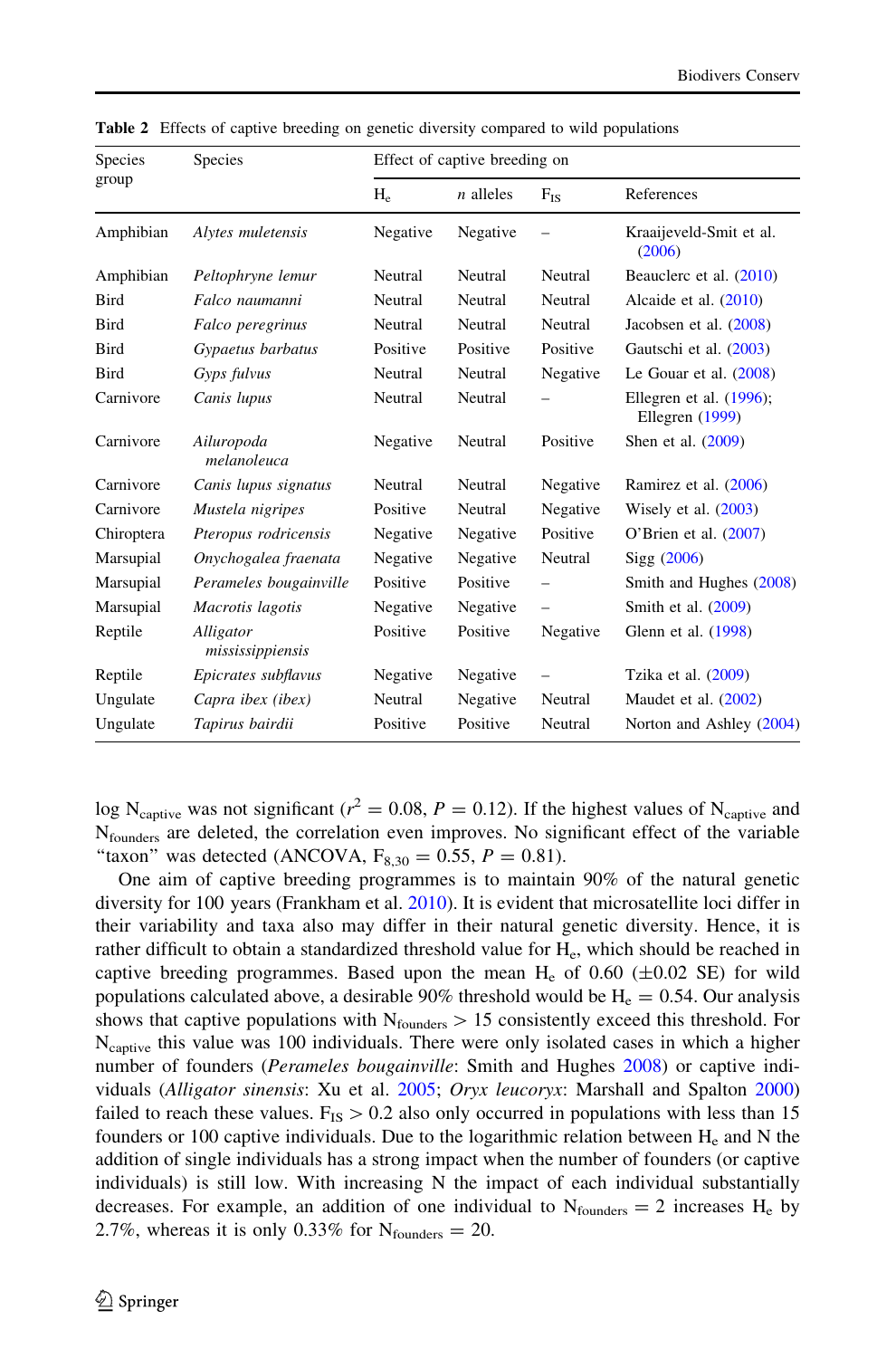<span id="page-8-0"></span>

Fig. 3 Correlation between expected heterozygosity (H<sub>e</sub>) and the founder size (a) and the size of the captive population (b). The *thin line* in (a) indicates the amount of retained heterozygosity after one generation predicted by theory (Frankham et al.  $2010$ ) based upon a mean H<sub>e</sub> of 0.6 as found in the wild populations (see text). The *lower* graphs show how the number of founders (c) and the size of the captive population (d) correlate with the inbreeding coefficient  $(F_{IS})$ 

For  $F_{1S}$  the variation of values decreased with an increasing number of founders and an increasing captive population size (Fig. 3c, d). The mean  $F_{IS}$  across all studies was  $0.060 \pm 0.02$  SE ( $n = 42$ ). There were only four captive populations with an F<sub>IS</sub>  $> 0.25$ . Among the 26 studies that analysed studbook data, 23 dealt with the effects of inbreeding on captive populations (studies that analysed the same species were counted as one study:  $n = 18$  covering 20 species or subspecies). In nine studies inbreeding had a negative effect on the captive population. Negative effects included higher infant mortality, lower semen quality, lower litter size and hereditary defects (for an overview on hereditary effects caused by inbreeding in several carnivore species see Laikre [1999a,](#page-17-0) [b\)](#page-17-0).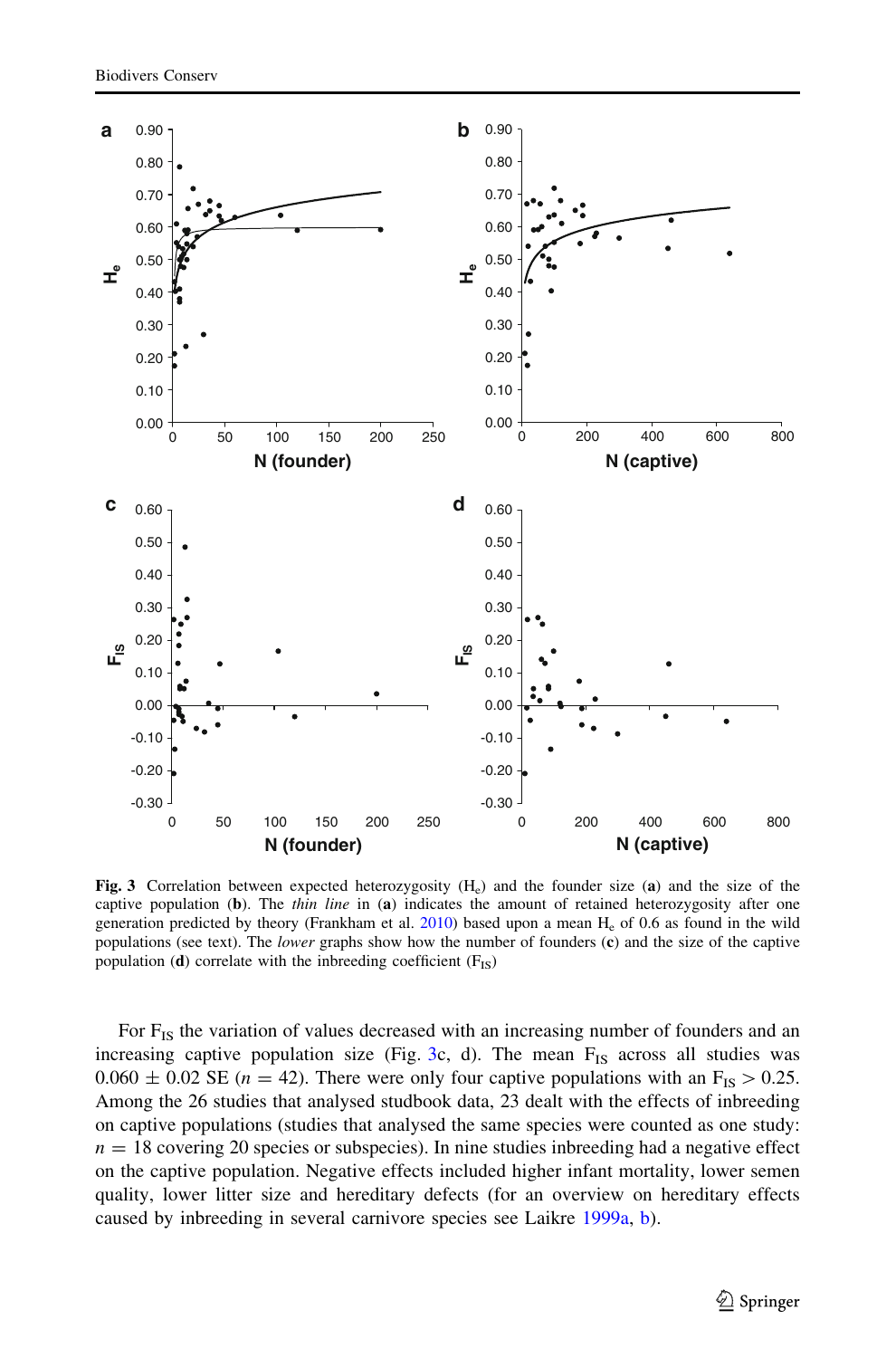## **Discussion**

Our analysis shows that inbreeding and loss of genetic diversity can be minimized in captive breeding programmes by thorough population management. The genetic consequences of captive breeding are highly variable depending on a number of factors, such as the number and relatedness of founders or the period for which breeding has been coor-dinated by a studbook (Ruiz-Lopez et al. [2009](#page-17-0)). Franklin [\(1980](#page-16-0)) and Soulé ([1980\)](#page-18-0) suggested that an effective population size of 50 would be sufficient to avoid inbreeding. Lacy ([1987\)](#page-17-0) proposed that a higher number (100 individuals) was needed and experimental data with fruit flies also suggests that a number of 50 would be far too low (reviewed in Frankham et al. [2010\)](#page-16-0). The results of our analysis support the recommendation that a captive population should number at least 100 individuals (based on  $N_c$ , see below) to effectively counteract inbreeding and a loss of genetic diversity (Fig. [3](#page-8-0)). However, if the goal is to retain evolutionary potential, the effective population size needs to be much larger (e.g. Franklin [1980:](#page-16-0) 500; Lande [1995](#page-17-0): 5000). A recent analysis showed that 67% of ex situ populations in AZA (Association of Zoos and Aquariums) institutions have a population size of less than 100 individuals (Baker [2007\)](#page-15-0) and the mean  $N_e$  of SSP (species survival plan) populations is 41 (Frankham et al. [2010\)](#page-16-0). This indicates that zoo stocks still require a lot of restructuring in order to make captive breeding a more valuable contribution to species conservation (Baker [2007;](#page-15-0) Leader-Williams et al. [2007\)](#page-17-0).

The number and identity of founders is a major factor determining the gene pool of the captive population. Therefore, it obviously should have a greater impact than the captive population size. Frankham et al.  $(2010)$  $(2010)$  proposed that an N<sub>e</sub> of 20–30 founders is needed in order to maintain genetic diversity. According to our analysis a minimum founder size of 15 individuals  $(N_c)$  seems to be sufficient to preserve an  $H_e$  of 0.54 (i.e. 90% of the mean He in wild populations). We only found one exception (Western barred bandicoot: Perameles bougainville), in which  $H<sub>e</sub>$  was low (0.27) despite the number of 30 founders (Smith and Hughes [2008](#page-18-0)). However, in this case the sampling of the captive population was rather low ( $N = 8$ ) and H<sub>e</sub> was also low in the wild populations. Furthermore, a second captive population had an even lower founder size  $(N = 20)$  and substantially higher genetic diversity ( $H_e = 0.54$ ).

It has to be noted, that all population sizes presented in the analysed publications refer to the census size  $(N_c)$  and not to the effective population size  $(N_e)$ . These two values might differ considerably within a population depending on the contribution of each individual to reproduction, which is influenced by factors like the mating system, sex ratio, genetic bottlenecks and ploidy (Hedrick [2005](#page-16-0)). The relatedness between the founders also plays an important role for  $N_e$  of captive populations. Closely related individuals (family groups, herds, regional subsamples) might be sampled for practical reasons, while recruiting breeding stocks. Some species are much more prone to such non-random sampling due to their social structure and breeding system. Also, the susceptibility of the species to inbreeding needs to be considered. Species with small ranges (for example on islands) are thought to be less affected by inbreeding depression, because the genetic load may have been reduced by natural purging (Leberg and Firmin [2008;](#page-17-0) Princée [2001](#page-17-0)). For inbred in situ populations the number of founders as well as the captive population size needs to be much greater and it should be aimed at obtaining specimens from additional populations.

It has to be mentioned, that our analysis did not consider the time that a population has been kept in captivity. The genetic effect of the time spent in captivity has only been studied in a single species (Kraaijeveld-Smit et al. [2006\)](#page-17-0). The results of this study confirmed that the time spent in captivity is negatively correlated with genetic diversity, which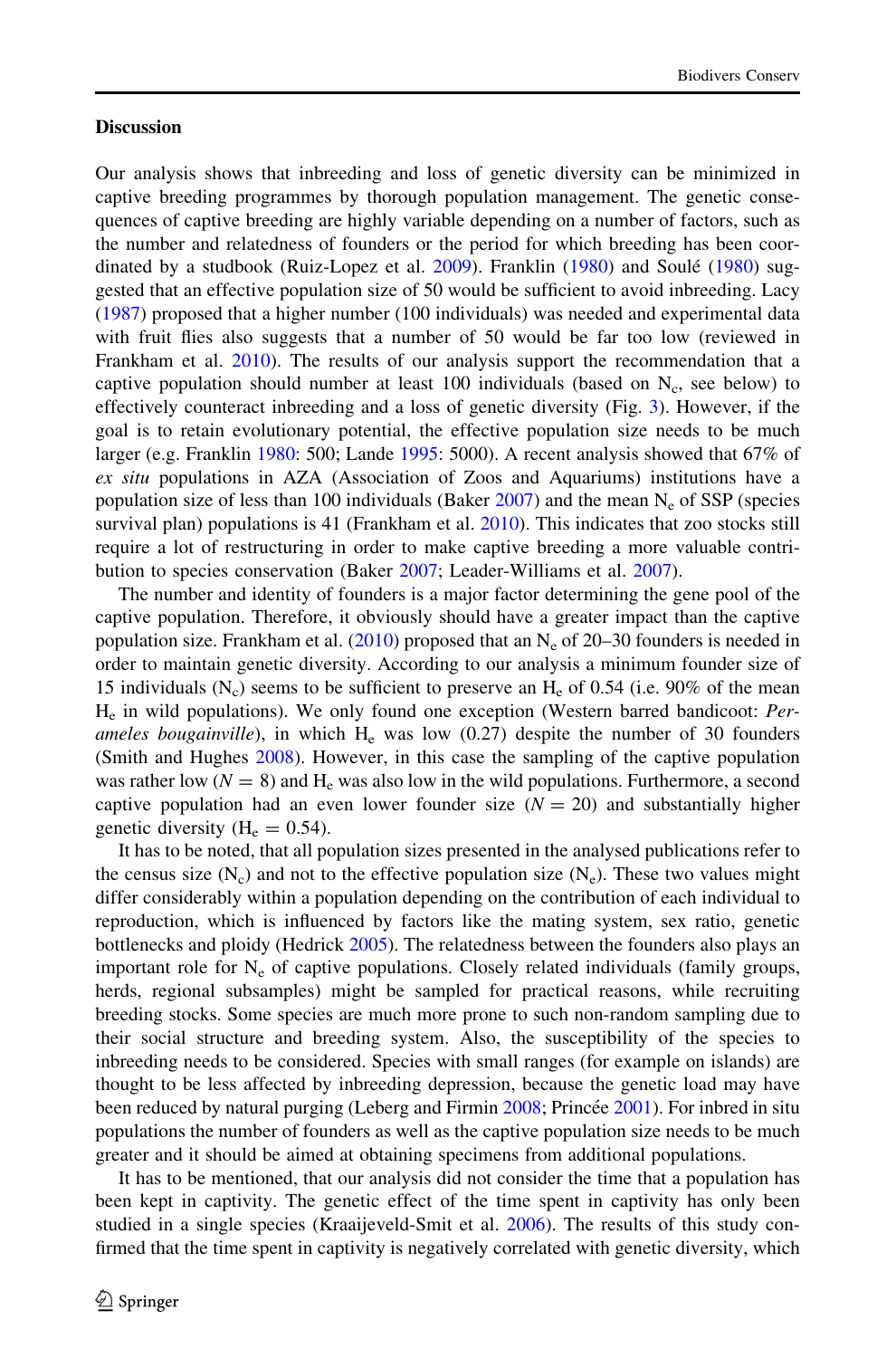is also predicted by theory (Frankham et al. [2010\)](#page-16-0). In many captive breeding programmes, additional individuals are successively introduced into the  $ex\, situ$  population, which can help to avoid genetic erosion.

In general, it is advisable to use as many founders as possible to start a captive breeding programme, which should be non-inbred and unrelated (Soulé et al. [1986](#page-18-0); Ralls and Ballou [1986\)](#page-17-0). Later introductions of additional individuals might be necessary, but it would be ideal if the specimens were genotyped before being incorporated into the population, in order to clarify their origin and relatedness with other captive individuals. Evidently, the minimum numbers given above are still rough estimates and will not ultimately prevent a loss in genetic diversity. Significant adaptation to captive conditions can occur within some tens of generations (Gilligan and Frankham [2003\)](#page-16-0). Therefore, it has been proposed that captive breeding programmes for reintroductions should not start sooner than is necessary and ''prophylactic'' captive breeding should be avoided (Snyder et al. [1996\)](#page-18-0). In order to prevent adaptation to captivity, ex situ conservation needs to be optimized in a way that animals will be returned to the wild as soon as possible (Snyder et al. [1996\)](#page-18-0). However, there is a trade-off between capturing a maximum of genetic diversity found in the wild and delaying ex situ conservation as long as possible. Furthermore, such a strategy requires sound knowledge of the population trends in wild populations. A possible solution to prophylactic captive breeding would be to regularly augment the captive populations with individuals from the wild, thereby reducing adaptation to captivity to a minimum.

Although these general recommendations on  $ex$  situ conservation strategies have already been proposed decades ago (e.g. Snyder et al. [1996](#page-18-0); Ralls and Ballou [1986](#page-17-0)), there is still a discrepancy between theoretical knowledge and practical implementation. More than 10,000 species are currently kept in zoological gardens (ISIS [2010\)](#page-16-0), but according to WAZA only 850 taxa are currently managed by studbooks (international and regional) and/ or breeding programmes (WAZA [2010\)](#page-18-0). However, only 118 of the international studbooks were labelled as ''active''. Indeed, a high number of critically endangered species definitely still need *ex situ* conservation programmes. Appropriate breeding programmes need to be established for these species or the existing programmes need to be assessed and optimized. In fact, it has been stated, that fewer than 200 threatened mammals are sustainably propagated in zoos (Conway [2007\)](#page-16-0). Current zoo stocks still comprise a high number of species that are either common, severely inbred or outbred or just kept for commercial purposes. We have to admit that keeping charismatic megavertebrates is crucial for the economic survival of zoos and that these species have an important function as flagship species for conservation and to attract visitors. On the other hand, legal obligations to keep some large mammal species, such as the African elephant, are increasing and some zoos have to allocate large areas of their premises in order to keep this species. This is in stark contrast to the fact that the African elephant certainly can be protected efficiently in the wild and the population trend is increasing (Blanc [2008\)](#page-15-0). Zoological gardens need to restructure their stocks and should aim at achieving a balanced portfolio of charismatic flagship species and highly endangered species that are kept for ex situ conservation (Leader-Williams et al. [2007;](#page-17-0) Conde et al. [2011](#page-16-0)).

## Management units

Another important problem in ex situ conservation is that the phylogenetic relationships of the available individuals, populations or species are often not sufficiently known. A number of examples exist where zoos accidentally mixed individuals that belonged to different species, subspecies or other management units for lack of knowledge about the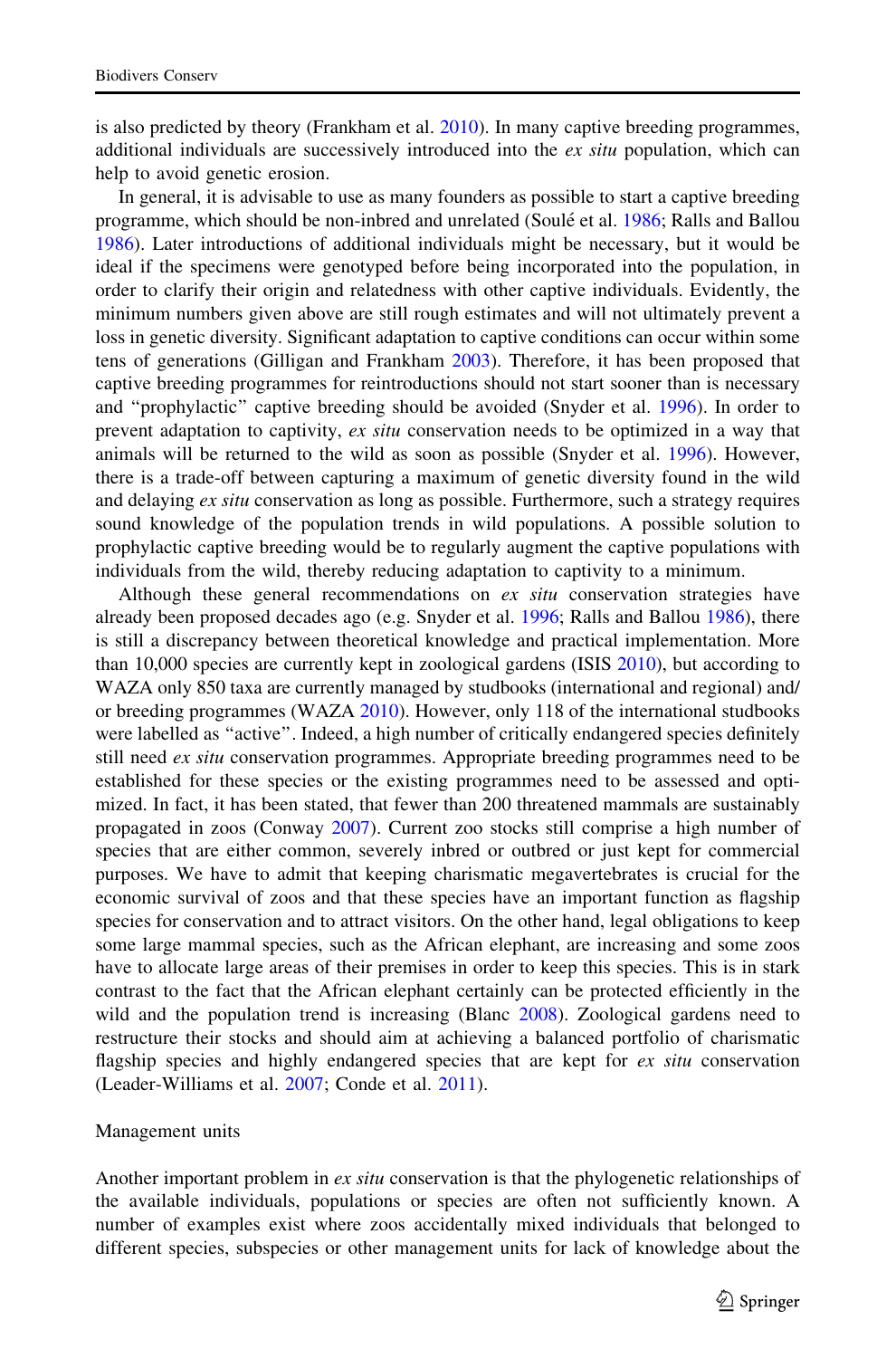systematic relationships. A well-known example is the frequent hybridization of the Bornean Orang-utan (Pongo pygmaeus) and the Sumatran Orang-utan (Pongo abelii). These two species had formerly been managed as a single species, but subsequently it became evident that they are strongly differentiated (Zhi et al. [1996\)](#page-18-0). Therefore they are now listed as two distinct species in the IUCN red list (Singleton et al. [2008](#page-18-0); Ancrenaz et al. [2008\)](#page-15-0). The multitude of phylogenetic studies carried out during the last decades reveal that many taxa consist of several cryptic species or subspecies, which might be morphologically similar but show significant genetic differentiations (Hochkirch and Görzig [2009\)](#page-16-0). In a captive population of dik-diks, infertile individuals turned out to be crosses between cryptic chromosomal races (Ryder et al. [1989](#page-17-0)). As speciation is often a long lasting process with many intermediate stages, genetic differentiation may also affect populations within a species. A genetic survey of the Asian elephant revealed two matrilinear clades and male hybrids between these clades show reduced fertility (Fickel et al. [2007\)](#page-16-0).

It is important that management units are defined and breeding programmes focus on threatened lineages. For example, the North American raccoon (*Procyon lotor*) is frequently held in European zoos, even though it is common in its native range and even invasive in parts of Europe and Asia (Schmidt [1999\)](#page-17-0). In contrast, the critically endangered Pygmy raccoon (*Procyon pygmaeus*) is rarely held (but work is in progress to establish a captive breeding programme; Cuarón et al. [2008](#page-16-0)). Conservation priorities are not always as clear as in this case, however. The definition of Evolutionary Significant Units (ESUs) and Management Units (MUs) has been the subject of much debate and the underlying problems are similar to those in the discussions on species concepts. Up to now several concepts and definitions have been proposed (see de Guia and Saitoh [2007](#page-16-0) for a review). In order to assign populations to optimal management units, many kinds of information should be considered, such as life history traits, ecological and demographic data, as well as molecular genetic data (Allendorf and Luikart [2007\)](#page-15-0). The approach proposed by Crandall et al. ([2000](#page-16-0)) uses genetic and ecological inexchangeabilities over recent and historical times to identify separate MUs. It thus considers adaptive distinctiveness, combines genetic and ecological principles and is testable in the form of null hypotheses (Fraser and Bernatchez [2001](#page-16-0)). However, conducting such an expensive and time consuming study is not always feasible. Particularly in highly endangered taxa quick assessments are often necessary. In these cases provisional MUs can be defined based on significant differences in allele frequencies at neutral marker loci and/or mitochondrial DNA haplotypes (Avise [2004\)](#page-15-0). Nevertheless, it should always be kept in mind, that these MUs might not capture traits like environmental adaptations or learned behaviour. Hence, they can lead to insufficient protection of possibly unique populations. On the other hand, the use of highly polymorphic molecular markers can also lead to an exaggerated splitting of populations into separate MUs (Allendorf and Luikart [2007](#page-15-0)). This can happen, if significant differentiation is caused by anthropogenic population fragmentation and subsequent gene drift which does not reflect biologically meaningful adaptation. Thus, if possible, the history of the populations in question should also be considered. In any case, the definition of management units should not rely on a single marker system, particularly not just on mitochondrial DNA, which may easily be introgressed into the gene pool of related species.

A guide to implementing ex situ programmes

From the considerations discussed above, we conclude that detailed information on the status of a species is needed in order to plan and manage a successful captive breeding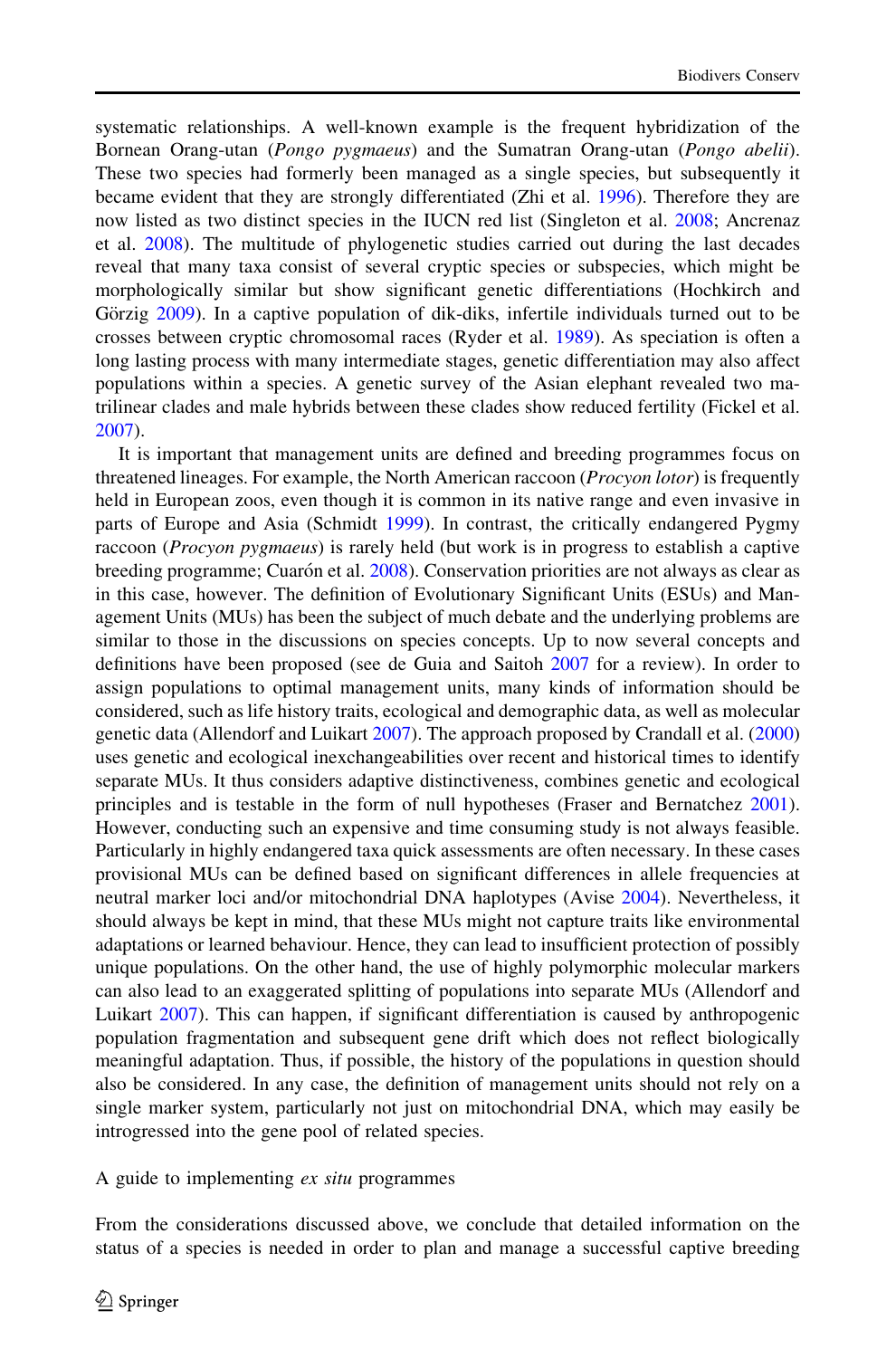programme. We therefore recommend following the steps below in establishing a new captive breeding programme:

- (1) Obtain data on the natural genetic structure of the wild populations of endangered species; possibly also include populations that are extinct in the wild by using museum material.
- (2) Define management units based on the genetic data and prioritize these management units within the species (considering local adaptations, avoiding outbreeding).
- (3) Collect basic information on the existing captive population and holders.
- (4) Analyse the genetic structure of the captive population and assign captive individuals to the management units defined in step 2.
- (5) Select suitable individuals for a captive breeding programme for a defined management unit and create a studbook.
- (6) If possible, collect wild individuals in order to maximize the genetic variability and represent missing genetic lineages for a management unit.
- (7) Reassess the genetic structure of the captive population after some generations.

This list shows that genetic analyses are valuable at several stages of an ex situ conservation project. They can help to determine founder origin, founder relationships and uncover erroneous pedigree information, as has been shown for the Przewalski's horse and the Asiatic lion (for a short overview see Ivy et al. [2009](#page-16-0)).

#### Management strategies

Inbreeding has been widely recognised as a major problem in captive breeding (e.g. Boakes and Wang [2005;](#page-15-0) Frankham et al. [2010;](#page-16-0) Leberg and Firmin [2008\)](#page-17-0). Purging (deliberate inbreeding in order to eliminate recessive, deleterious alleles) has sometimes been proposed as a management tool in *ex situ* conservation, but studies have shown that the results of purging are unpredictable. Therefore, it should not be applied in the management of captive populations (see Leberg and Firmin [2008](#page-17-0); Boakes et al. [2007\)](#page-15-0), and particularly not to endangered species. The ''traditional'' approach to avoid inbreeding depression is to minimize potential bottlenecks and to avoid matings between closely related individuals based on studbook data. However, although the concept of studbooks is persuasive, some underlying assumptions are often not met in real world ex situ populations. First of all, there are usuallyonly a few individuals available to establish a captive population (Leberg and Firmin [2008](#page-17-0)). More importantly, the genetic relationships of the founders (and also of individuals later integrated into the breeding stock) are usually not known, but inbreeding calculations for studbooks are based on the assumption that founders are unrelated and non-inbred (Ruiz-Lopez et al. [2009\)](#page-17-0). This assumption may be logistically necessary, but it does not accurately describe the true relationships between the founders (Russello and Amato [2004](#page-17-0)) and might therefore lead to severe underestimates of inbreeding coefficients (Ruiz-Lopez et al. [2009\)](#page-17-0).

The most widely accepted management approach is Minimizing Kinship (MK) (Falconer and Mackay [1996](#page-16-0)), where the overall level of relationships in the population is minimized to maximize the retention of gene diversity (Ballou and Lacy [1995;](#page-15-0) Saura et al. [2008\)](#page-17-0). This approach is generally recommended in conservation breeding programmes (Saura et al. [2008](#page-17-0)), but detailed pedigree data for the captive population is needed to find optimal breeding pairs (Ballou and Lacy [1995;](#page-15-0) Caballero and Toro [2000](#page-15-0)). A related, but more simple approach is the Maximum Avoidance of Inbreeding scheme (MAI) (Kimura and Crow [1963\)](#page-16-0). MAI involves equalizing family sizes and a circular mating pattern,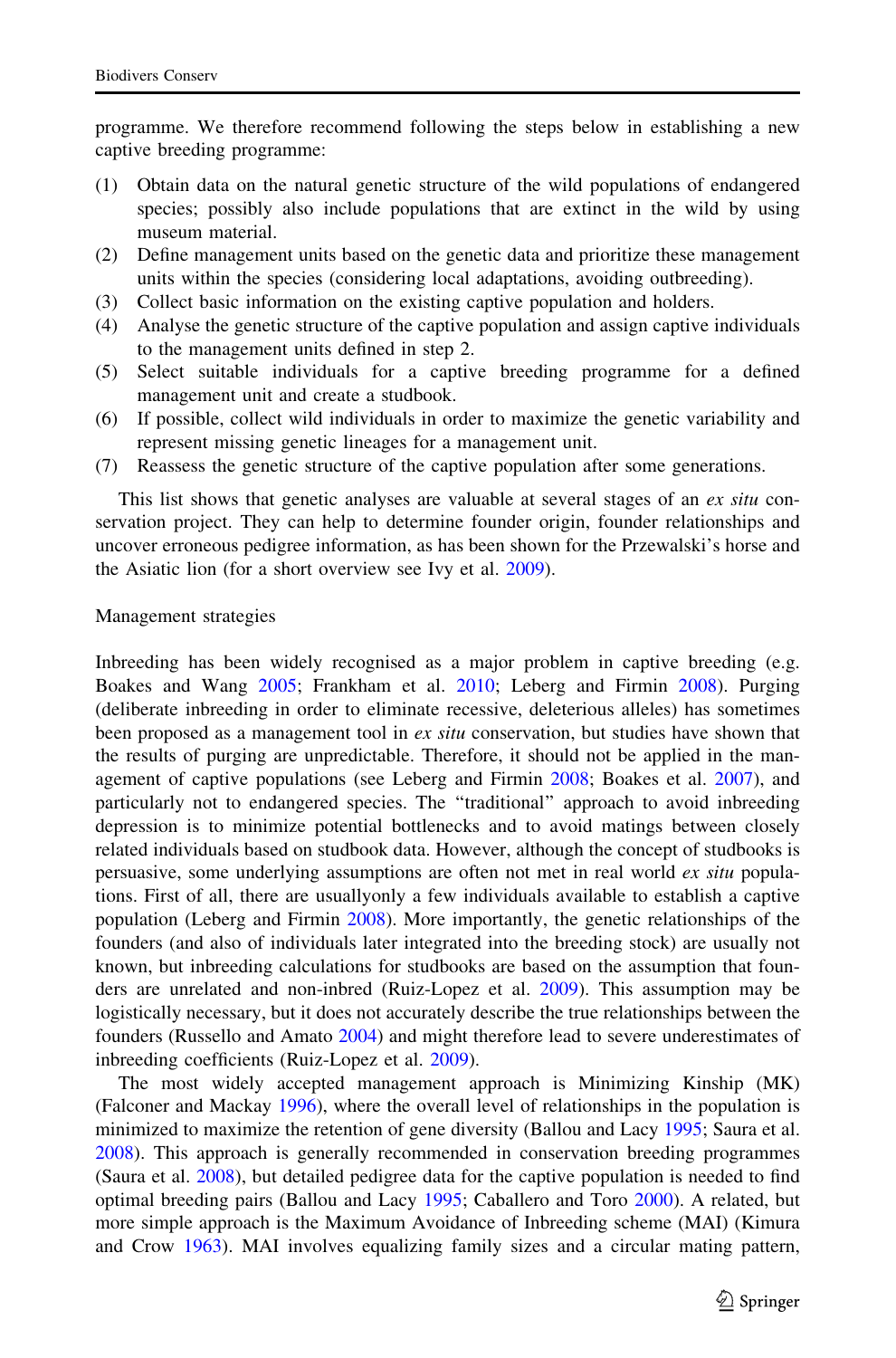where females are mated to males of different subpopulations each year (Windig and Kaal [2008;](#page-18-0) Frankham et al. [2010](#page-16-0)). This scheme is recommended when a large proportion of the pedigree is unknown (Ballou and Lacy [1995\)](#page-15-0). Simulations show that high levels of genetic variation can be maintained by using MAI (Ballou and Lacy [1995](#page-15-0)). But due to the complex breeding scheme which has to be followed precisely, this strategy is sometimes very difficult to apply and it is only fully effective, if it is applied from the first generation (i.e. the founders) on (Frankham et al. [2010\)](#page-16-0). Another strategy is to use a breeding circle. Breeding circles are rotational breeding schemes, where each subpopulation provides males for its neighbouring subpopulation. This approach has many practical advantages; no pedigree data is needed, new subpopulations can easily be incorporated into the scheme, geographical distances for translocations between subpopulations can be minimized by careful design of the breeding circle and the scheme can not suffer from incompatibilities between individual owners (Windig and Kaal [2008\)](#page-18-0). This last approach is especially useful if species are maintained as groups without individual pedigree information, as is often the case for invertebrates, fishes and some bird species. Generally, the management strategy for any ex situ population should be adapted to the special social structure, mating system, generation time, size, trophic level and other bionomic variables of each species.

How to perform a genetic assessment of a zoo population

Microsatellites are currently the best neutral marker system to study the population genetics of zoo populations (although other promising methods are currently arising, see below). Currently, the disadvantage of microsatellites is that the development of specific primers can be time consuming and expensive. Although the costs for primer development are falling, they may still be too high for the budgets of small projects. Fortunately, primers are already available for many bird and mammal species, and the number is steadily increasing. Furthermore, cross-species amplification is possible in many cases (Barbará et al. [2007](#page-15-0)). As mentioned above, a genetic study of field populations should precede or accompany ex situ studies in order to obtain information about the natural genetic variation and the identity of management units. A sufficient number of polymorphic microsatellite loci should be used (at least 10 loci) and it is advisable to combine this marker system with sequencing mtDNA to facilitate the identification of introgression events. It is also necessary to sample a sufficiently high number of specimens from the captive population. Ideally, all individuals should be genotyped and only genotyped individuals should be included in a studbook. Another frequent problem in microsatellite analyses is the occurrence of scoring errors. Possible pitfalls of microsatellite analyses have been treated elsewhere (e.g. Birnbaum and Rosenbaum [2002;](#page-15-0) Selkoe and Toonen [2006](#page-18-0)).

The statistical analysis depends on the research objectives, but some standard measures should be presented in any *ex situ* genetics study. This is particularly true for observed and expected heterozygosities as well as the inbreeding coefficients obtained from pedigree (f) and molecular data  $(F_{IS})$ . The pedigree inbreeding coefficient f measures the theoretical cumulative inbreeding over generations based upon observed (or assumed) relationships. It is based on the—often erroneous—assumption that the founders are unrelated and noninbred (Ruiz-Lopez et al. [2009](#page-17-0)). Genetic studies revealed that studbooks often contain erroneous or incomplete pedigree information (e.g. Signer et al. [1994\)](#page-18-0). The molecular inbreeding coefficient  $F_{1S}$  describes the deviation between observed and expected heterozygosities (assuming Hardy–Weinberg-Equilibrium). It thus measures non-random mating and is influenced by unknown population structure (Wahlund effect), scoring errors (null alleles), homoplasy (particularly in rapidly mutating microsatellites) and inbreeding.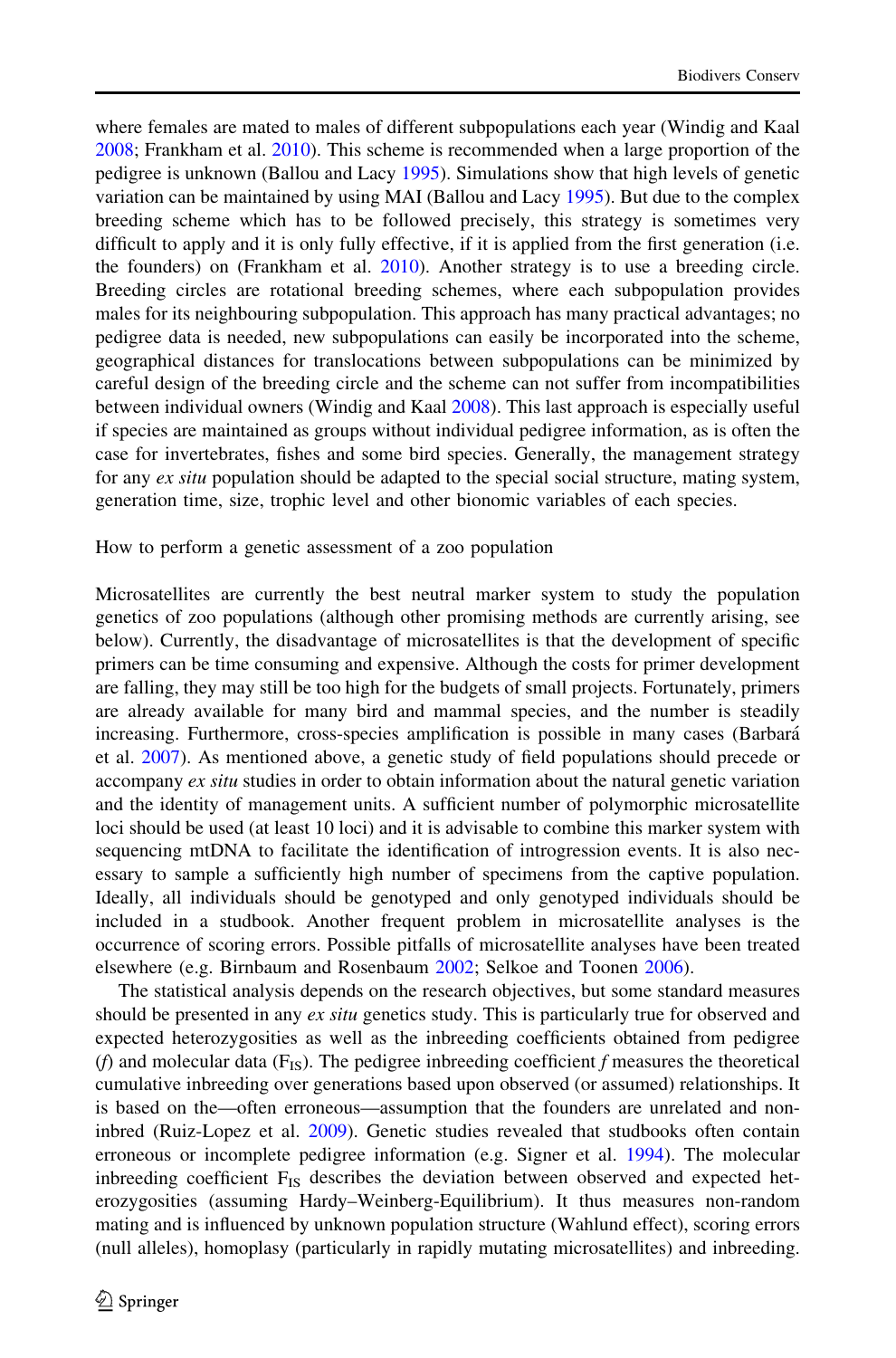It is, therefore, unlikely that values for  $f$  and  $F_{IS}$  will be identical. However, cumulative inbreeding will affect both measures. A correlation between both values is, therefore, intuitive and has been reported (Nielsen et al. [2007](#page-17-0)). A comparison of both measures in a meta-analysis may provide valuable insights, but most of the hitherto published studies only mention f, even though genetic data was available. Other measures that should also be given include the size of the captive population and the number of founders. It is also advisable to calculate the effective population size  $(N_e)$  from the genetic data. If the presentation of data is standardized, it could be fed into a database, which could be maintained by international organisations (e.g. WAZA, IUCN) and be made accessible to breeders and scientists. This would provide valuable information on the efficiency of ex situ conservation programmes.

#### Knowledge gaps and future research priorities

The majority of papers on ex situ conservation genetics analysed only the captive population. Comparisons with wild populations are very scarce, although it is exactly this comparison that is needed in order to evaluate whether the goals of breeding programmes for endangered species are really being met. This data would simplify the work of studbook coordinators by providing more detailed knowledge on the genetic variability of the breeding stock. Additionally, it is sensible to compare the genetic structure of reintroduced populations with the captive stock. Such studies are important as a major goal of  $ex\, situ$ conservation is to establish a suitable source for reintroductions. Long-term assessments of the genetic trends in  $ex$  situ populations are also very sparse. This is probably caused by the short-term funding of research projects. A general problem in ex situ conservation genetics is the incompleteness of population sampling. Often, not all holders are willing or able to contribute samples. Even if all holders participate, a number of administrative requirements can impede sample acquisition. The convention on the international trade in endangered species of wild fauna and flora (CITES) is an important and successful instrument of nature conservation. However, its regulations complicate the exchange of material, which can discourage potential participants. Also, the administrative effort required is often not compatible with the time scale of regular research projects. It would, therefore, be advisable to establish simplified procedures for scientific purposes that would facilitate sample acquisition.

Another important issue, which needs to be addressed in empirical studies using genetic markers is adaptation to captive environments (Williams and Hoffman [2009](#page-18-0)). Experimental studies with fruit flies and fishes have shown that adaptation to captive conditions can occur rapidly and might thus negatively influence even short-term breeding programmes (e.g. Ford [2002](#page-16-0); Gilligan and Frankham [2003;](#page-16-0) Araki et al. [2007](#page-15-0); Heath et al. [2003\)](#page-16-0). For a review on adaptation to captivity see Frankham [\(2008](#page-16-0)) or Williams and Hoffman [\(2009](#page-18-0)). In order to avoid complications during reintroduction programmes, it is crucial to increase our knowledge on adaptation processes in captive breeding programmes for endangered species. For this purpose, non-neutral markers need to be studied, such as the major histocompatibility complex (MHC), which has been studied extensively in the wild (reviewed in Bernatchez and Landry [2003\)](#page-15-0). Although MHC studies on captive populations of endangered species also exist, most of them focus on loss of genetic diversity rather than on adaptation to captivity (e.g. Hedrick et al. [2000;](#page-16-0) Sachdev et al. [2005;](#page-17-0) Marsden et al. [2009\)](#page-17-0). On the other hand, other genes have received less attention and Radwan et al. ([2010\)](#page-17-0) caution not to focus on MHC diversity alone. The recent development of new techniques (SNPs, next generation sequencing) will certainly improve the options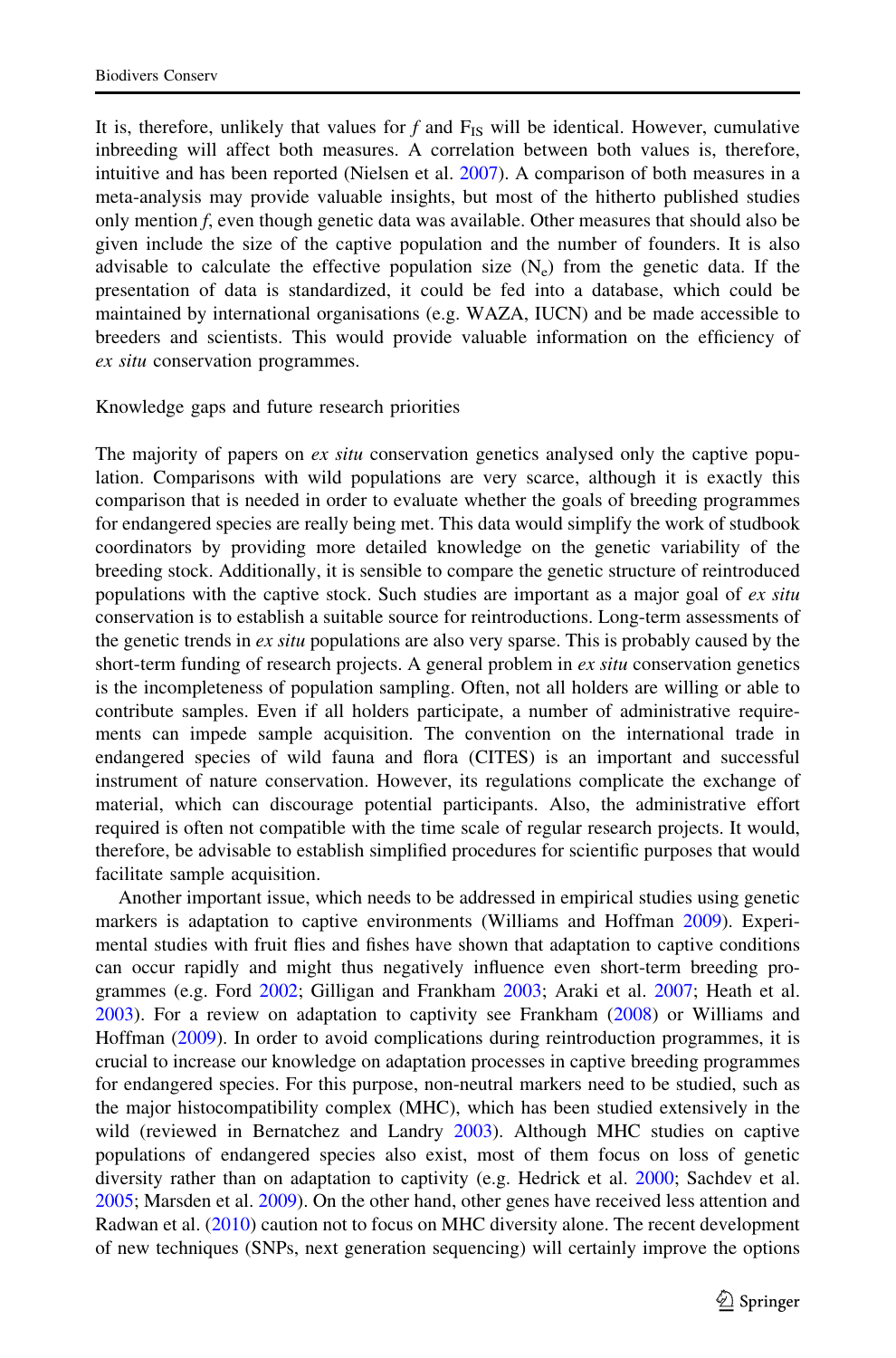<span id="page-15-0"></span>for empirical research on genetic adaptations to captivity. In the future, these techniques will also become less expensive (Mardis [2006\)](#page-17-0) and thus become affordable for applied conservation research. The rapid progress made in the field of genomics will probably help to understand processes of inbreeding and adaptation in greater detail. Captive populations represent ideal study objects for this kind of research.

Acknowledgments This work is part of a PhD project that is financially supported by the Scholarship Programme of the German Federal Environmental Foundation. We thank Ann Hentschel for proofreading the manuscript.

#### **References**

- Alcaide M, Negro JJ, Serrano D et al (2010) Captive breeding and reintroduction of the lesser kestrel Falco naumanni: a genetic analysis using microsatellites. Conserv Genet 11:331–338
- Allendorf FW, Luikart G (2007) Conservation and the genetics of populations. Blackwell Publishing, Oxford, UK
- Ancrenaz M, Marshall A, Goossens B et al (2008) Pongo pygmaeus. IUCN. [www.iucnredlist.org](http://www.iucnredlist.org). Accessed 18 May 2010
- Araki H, Cooper B, Blouin MS (2007) Genetic effects of captive breeding cause a rapid, cumulative fitness decline in the wild. Science 318:100–103

Armbruster P, Reed DH (2005) Inbreeding depression in benign and stressful environments. Heredity  $95:235-242$ 

- Artacho E (2006) Reader-appeal should not outweigh merit of research. Nature 439:534
- Avise JC (2004) Molecular markers, natural history, and evolution, 2nd edn. Sinauer Associates, Inc., Sunderland, MA
- Baker A (2007) Animal ambassadors: an analysis of the effectiveness and conservation impact of ex situ breeding efforts. In: Zimmermann A, Hatchwell M, Dickie LA, West C (eds) Zoos in the 21st century—catalysts for conservation?, vol 15. Conservation biology. Cambridge University Press, Cambridge, pp 139–154
- Ballou JD, Lacy RC (1995) Identifying genetically important individuals for management of genetic diversity in pedigreed populations. In: Ballou JD, Gilpin M, Foose TJ (eds) Population management for survival & recovery. Analytical methods and strategies in small population conservation. Columbia University Press, New York
- Barbará T, Palma-Silva C, Paggi GM et al (2007) Cross-species transfer of nuclear microsatellite markers: potential and limitations. Mol Ecol 16:3759–3767
- Beauclerc KB, Johnson B, White BN (2010) Genetic rescue of an inbred captive population of the critically endangered Puerto Rican crested toad (Peltophryne lemur) by mixing lineages. Conserv Genet 11:21–32
- Bernatchez L, Landry C (2003) MHC studies in nonmodel vertebrates: what have we learned about natural selection in 15 years? J Evol Biol 16:363–377
- Birnbaum KD, Rosenbaum HC (2002) A practical guide for microsatellite analysis. In: DeSalle R, Giribet G, Wheeler W (eds) Techniques in molecular systematics and evolution. Birkhäuser-Verlag, Basel, pp 351–365
- Blanc J (2008) Loxodonta africana. IUCN. [www.iucnredlist.org](http://www.iucnredlist.org). Accessed 24 Feb 2009
- Boakes EH, Wang JL (2005) A simulation study on detecting purging of inbreeding depression in captive populations. Genet Res 86:139–148
- Boakes EH, Wang JL, Amos W (2007) An investigation of inbreeding depression and purging in captive pedigreed populations. Heredity 98:172–182
- Bouman J (1977) The future of Przewalski horses (Equus przewalskii) in captivity. Int Zoo Yb 17:62–68
- Bowling AT, Zimmermann W, Ryder O et al (2003) Genetic variation in Przewalski's horses, with special focus on the last wild caught mare, 231 Orlitza III. Cytogenet Genome Res 102:226–234
- Butchart S, Walpole M, Collen B et al (2010) Global biodiversity: indicators of recent declines. Science 328:1164–1168
- Caballero A, Toro MA (2000) Interrelations between effective population size and other pedigree tools for the management of conserved populations. Genet Res 75:331–343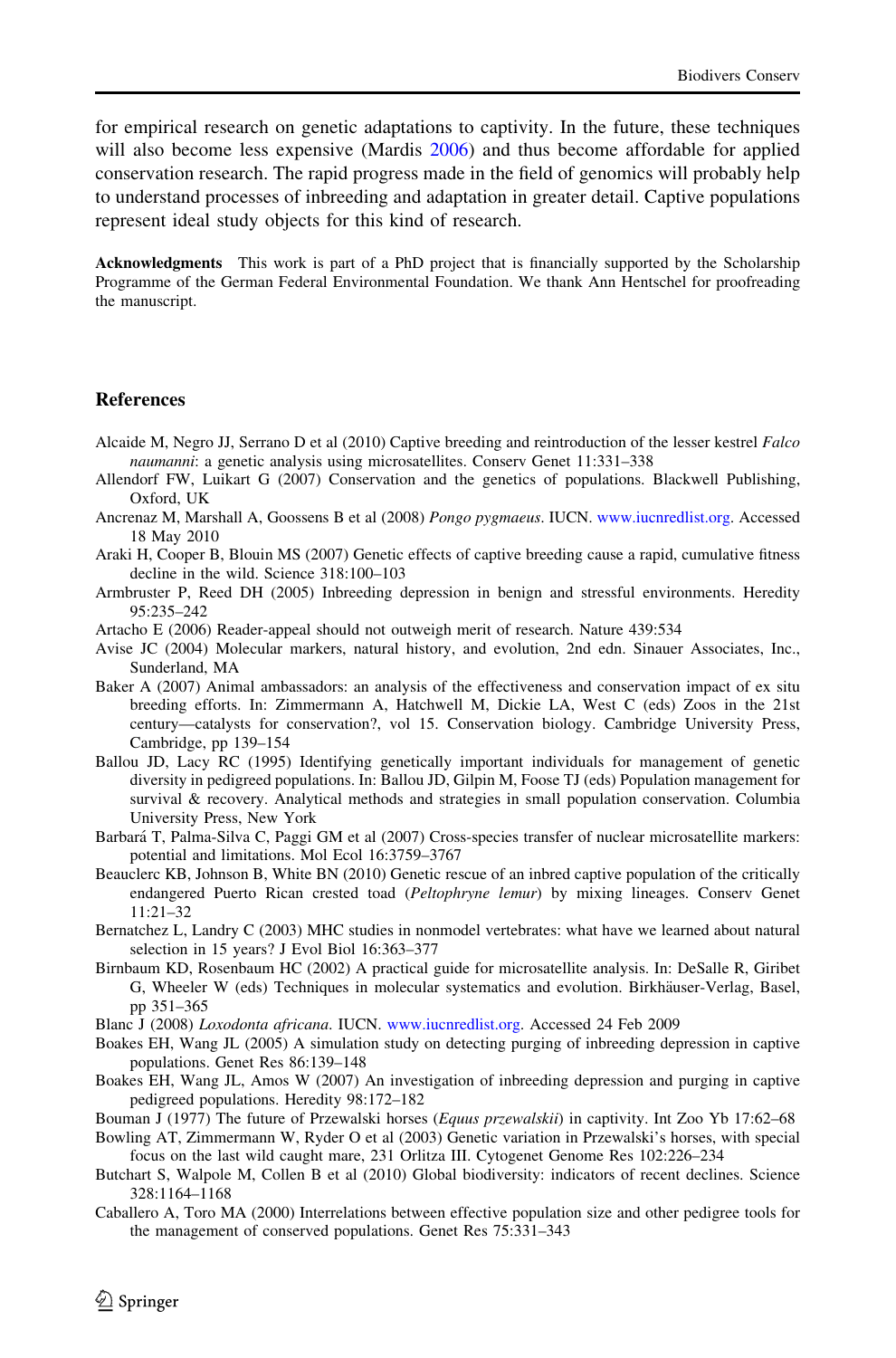- <span id="page-16-0"></span>Conde DA, Flesness N, Colchero F et al (2011) An emerging role of zoos to conserve biodiversity. Science 331:1390–1391
- Conway W (2007) Entering the 21st century. In: Zimmermann A, Hatchwell M, Dickie LA, West C (eds) Zoos in the 21st century—catalysts for conservation?, vol 15. Conservation biology. Cambridge University Press, Cambridge, pp 12–21
- Crandall KA, Bininda-Emonds ORP, Mace GM et al (2000) Considering evolutionary processes in conservation biology. Trends Ecol Evol 15:290–295
- Cuarón AD, de Grammont PC, Vázquez-Domínguez E et al (2008) Procyon pygmaeus. IUCN. [www.iucnredlist.org](http://www.iucnredlist.org). Accessed 11 Dec 2008
- de Guia APO, Saitoh T (2007) The gap between the concept and definitions in the Evolutionarily significant unit: the need to integrate neutral genetic variation and adaptive variation. Ecol Res 22:604–612
- Ellegren H (1999) Inbreeding and relatedness in Scandinavian grey wolves Canis lupus. Hereditas 130:239–244
- Ellegren H, Savolainen P, Rosen B (1996) The genetical history of an isolated population of the endangered grey wolf Canis lupus: a study of nuclear and mitochondrial polymorphisms. Phil Trans Roy Soc Lond B Biol Sci 351:1661–1669
- Falconer DS, Mackay TFC (1996) Introduction to quantitative genetics, 4th edn. Longman, Harlow, England
- Fickel J, Lieckfeldt D, Ratanakorn P et al (2007) Distribution of haplotypes and microsatellite alleles among Asian elephants (Elephas maximus) in Thailand. Eur J Wildl Res 53:298–303
- Fischer J, Lindenmayer DB (2000) An assessment of the published results of animal relocations. Biol Conserv 96:1–11
- Ford MJ (2002) Selection in captivity during supportive breeding may reduce fitness in the wild. Conserv Biol 16:815–825
- Frankham R (2008) Genetic adaptation to captivity in species conservation programs. Mol Ecol 17:325–333
- Frankham R, Ballou JD, Briscoe DA (2010) Introduction to conservation genetics, 2nd edn. University Press, Cambridge
- Franklin IR (1980) Evolutionary change in small populations. In: Soulé ME, Wilcox BA (eds) Conservation biology: an evolutionary—ecological perspective. Sinauer, Sunderland, MA, pp 135–150
- Fraser DJ, Bernatchez L (2001) Adaptive evolutionary conservation: towards a unified concept for defining conservation units. Mol Ecol 10:2741–2752
- Gautschi B, Muller JP, Schmid B et al (2003) Effective number of breeders and maintenance of genetic diversity in the captive bearded vulture population. Heredity 91:9–16
- Gilligan DM, Frankham R (2003) Dynamics of genetic adaptation to captivity. Conserv Genet 4:189–197 Gippoliti S, Amori G (2007) The problem of subspecies and biased taxonomy in conservation lists: the case of mammals. Folia Zoologica 56:113–117
- Glenn TC, Dessauer HC, Braun MJ (1998) Characterization of microsatellite DNA loci in American alligators. Copeia 591–601
- Goncalves da Silva A, Lalonde DR, Quse V et al (2010) Genetic approaches refine ex situ Lowland Tapir (Tapirus terrestris) conservation. J Hered 101:581–590
- Heath DD, Heath JW, Bryden CA et al (2003) Rapid evolution of egg size in captive salmon. Science 299:1738–1740
- Hedrick PW (2005) Genetics of populations, 3rd edn. Jones & Bartlett Publishers, Sudbury
- Hedrick PW, Fredrickson RJ (2008) Captive breeding and the reintroduction of Mexican and red wolves. Mol Ecol 17:344–350
- Hedrick PW, Miller PS, Geffen E et al (1997) Genetic evaluation of the three captive Mexican wolf lineages. Zoo Biol 16:47–69
- Hedrick PW, Lee RN, Parker KM (2000) Major histocompatibility complex (MHC) variation in the endangered Mexican wolf and related canids. Heredity 85:617–624
- Hochkirch A, Görzig Y (2009) Colonization and speciation on volcanic islands: phylogeography of the flightless grasshopper genus Arminda (Orthoptera, Acrididae) on the Canary Islands. Syst Entomol 34:188–197
- ISIS (2010) International Species Information System [www.isis.org.](http://www.isis.org) Accessed 14 June 2010
- Ivy JA, Miller A, Lacy RC et al (2009) Methods and prospects for using molecular data in captive breeding programs: an empirical example using Parma wallabies (Macropus parma). J Hered 100:441–454
- Jacobsen F, Nesje M, Bachmann L et al (2008) Significant genetic admixture after reintroduction of peregrine falcon (Falco peregrinus) in Southern Scandinavia. Conserv Genet 9:581–591
- Keller LF, Waller DM (2002) Inbreeding effects in wild populations. Trends Ecol Evol 17:230–241
- Kimura M, Crow JF (1963) On the maximum avoidance of inbreeding. Genet Res 4:399–415
- Kirkwood JK (2003) Welfare, husbandry and veterinary care of wild animals in captivity: Changes in attitude, progress in knowledge and techniques. Int Zoo Yb 38:124–130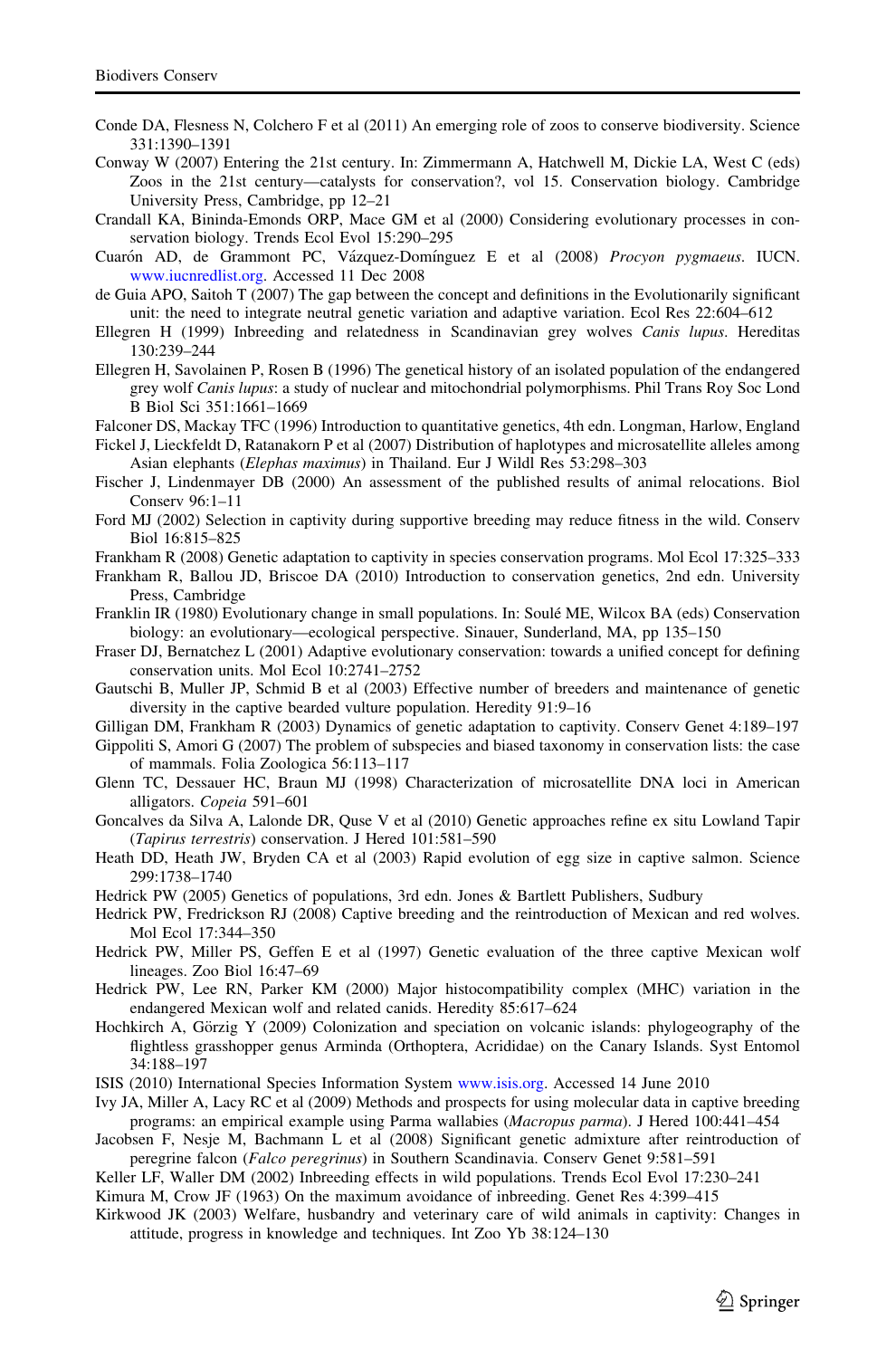- <span id="page-17-0"></span>Kraaijeveld-Smit FJL, Griffiths RA, Moore RD et al (2006) Captive breeding and the fitness of reintroduced species: a test of the responses to predators in a threatened amphibian. J Appl Ecol 43:360–365
- Lacy RC (1987) Loss of genetic diversity from managed populations: interacting effects of drift, mutation, immigration, selection, and population subdivision. Conserv Biol 1:143–158

Laikre L (1999a) Conservation genetics of Nordic carnivores: lessons from zoos. Hereditas 130:203–216

Laikre L (1999b) Hereditary defects and conservation genetic management of captive populations. Zoo Biol 18:81–99

Lande R (1995) Mutation and conservation. Conserv Biol 9:782–791

- Leader-Williams N, Balmford A, Linkie M et al (2007) Beyond the ark: conservation biologists' views of the achievements of zoos in conservation. In: Zimmermann A, Hatchwell M, Dickie LA, West C (eds) Zoos in the 21st century—catalysts for conservation?, vol 15. Conservation biology. Cambridge University Press, Cambridge, pp 236–254
- Leberg PL, Firmin BD (2008) Role of inbreeding depression and purging in captive breeding and restoration programmes. Mol Ecol 17:334–343
- Le Gouar P, Rigal F, Boisselier-Dubayle MC et al (2008) Genetic variation in a network of natural and reintroduced populations of Griffon vulture (Gyps fulvus) in Europe. Conserv Genet 9:349-359
- Mardis ER (2006) Anticipating the \$1,000 genome. Genome Biol 7:5
- Marsden CD, Mable BK, Woodroffe R et al (2009) Highly endangered African wild dogs (Lycaon pictus) lack variation at the major histocompatibility complex. J Hered 100:S54–S65
- Marshall TC, Spalton JA (2000) Simultaneous inbreeding and outbreeding depression in reintroduced Arabian oryx. Anim Conserv 3:241–248
- Marshall TC, Sunnucks P, Spalton JA et al (1999) Use of genetic data for conservation management: the case of the Arabian oryx. Anim Conserv 2:269–278
- Maslin M (2006) Research skewed by stress on highest-impact journals. Nature 440:408
- Maudet C, Miller C, Bassano B et al (2002) Microsatellite DNA and recent statistical methods in wildlife conservation management: applications in Alpine ibex [Capra ibex (ibex)]. Mol Ecol 11:421–436
- Nielsen RK, Pertoldi C, Loeschcke V (2007) Genetic evaluation of the captive breeding program of the Persian wild ass. J Zool 272:349–357
- Norton JE, Ashley MV (2004) Genetic variability and population differentiation in captive Baird's tapirs (Tapirus bairdii). Zoo Biol 23:521–531
- O'Brien J, McCracken GF, Say L et al (2007) Rodrigues fruit bats (Pteropus rodricensis, Megachiroptera: Pteropodidae) retain genetic diversity despite population declines and founder events. Conserv Genet 8:1073–1082
- Pelletier F, Reale D, Watters J et al (2009) Value of captive populations for quantitative genetics research. Trends Ecol Evol 24:263–270
- Princée FPG (2001) Genetic management of small animal populations. Lutra 44:103–112
- R Development Core Team (2009) R: a language and environment for statistical computing. 2.8.1 edn. R Foundation for Statistical Computing, Vienna
- Radwan J, Biedrzycka A, Babik W (2010) Does reduced MHC diversity decrease viability of vertebrate populations? Biol Conserv 143:537–544
- Ralls K, Ballou J (1986) Captive breeding programs for populations with a small number of founders. Trends Ecol Evol 1:19–22
- Ralls K, Brugger K, Ballou JD (1979) Inbreeding and juvenile mortality in small populations of ungulates. Science 206:1101–1103
- Ramirez O, Altet L, Ensenat C et al (2006) Genetic assessment of the Iberian wolf Canis lupus signatus captive breeding program. Conserv Genet 7:861–878
- Robert A (2009) Captive breeding genetics and reintroduction success. Biol Conserv 142:2915–2922
- Ruiz-Lopez MJ, Roldan ERS, Espeso G et al (2009) Pedigrees and microsatellites among endangered ungulates: what do they tell us? Mol Ecol 18:1352–1364
- Russello MA, Amato G (2004) Ex situ population management in the absence of pedigree information. Mol Ecol 13:2829–2840
- Ryder A, Kumamoto AT, Durrant BS et al (1989) Chromosomal divergence and reproductive isolation in dik-diks. In: Otte D, Endler JA (eds) Speciation and its consequences. Sinauer, Sunderland, MA, pp 208–225
- Sachdev M, Sankaranarayanan R, Reddanna P et al (2005) Major histocompatibility complex class I polymorphism in Asiatic lions. Tissue Antigens 66:9–18
- Saura M, Perez-Figueroa A, Fernandez J et al (2008) Preserving population allele frequencies in ex situ conservation programs. Conserv Biol 22:1277–1287
- Schmidt A (1999) Zur Ausbreitung von Waschbär Procyon lotor (L.) und Marderhund Nyctereutes procyonoides (Gray) in Ostbrandenburg (Ostdeutschland). Säugetierkundliche Mitteilungen 44:83-92